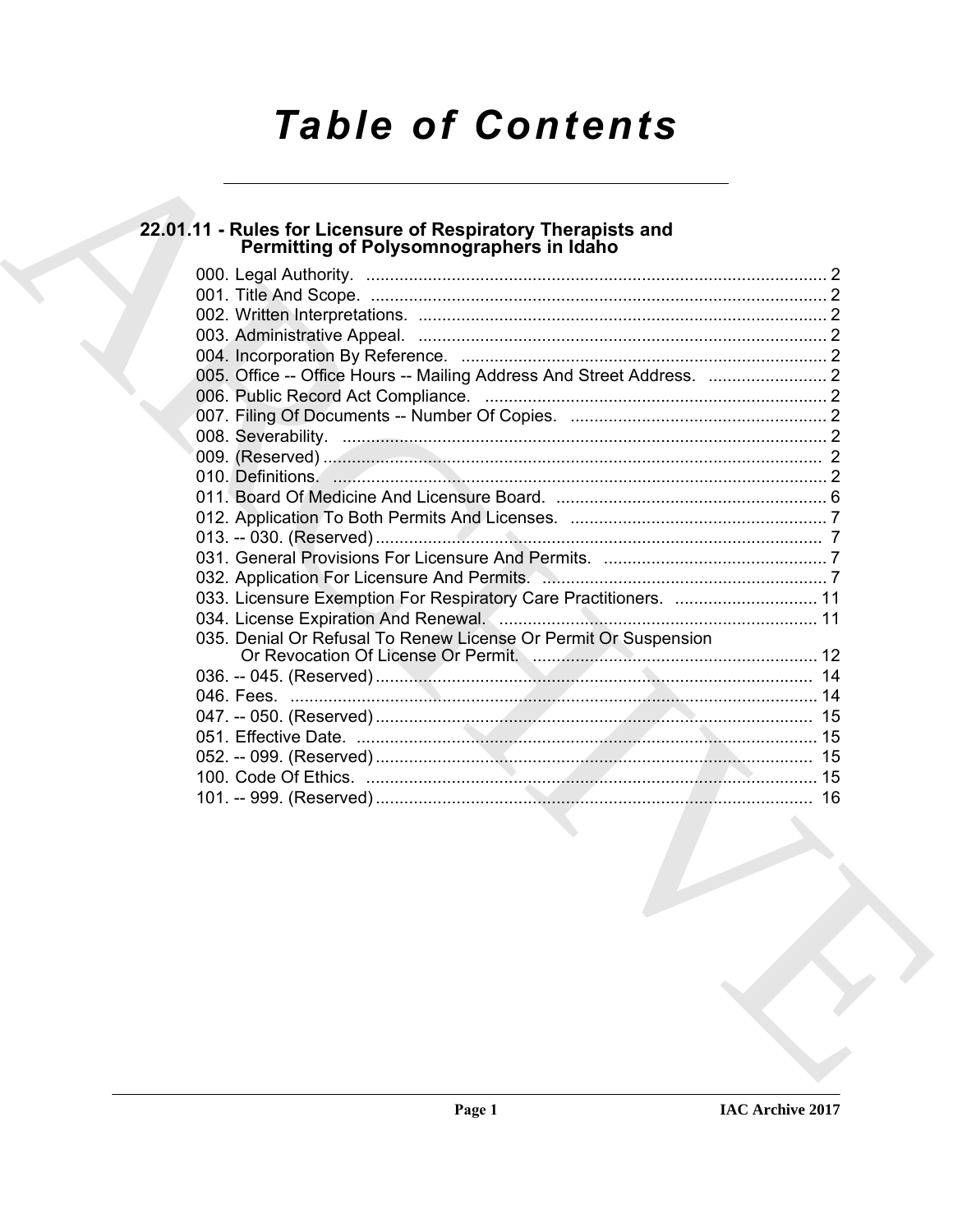#### **IDAPA 22 TITLE 01 CHAPTER 11**

#### **22.01.11 - RULES FOR LICENSURE OF RESPIRATORY THERAPISTS AND PERMITTING OF POLYSOMNOGRAPHERS IN IDAHO**

#### <span id="page-1-1"></span><span id="page-1-0"></span>**000. LEGAL AUTHORITY.**

Pursuant to Sections 54-4304A, 54-4305, 54-4309, 54-4310, 54-4311, 54-4312 and 54-4316, Idaho Code, the Idaho State Board of Medicine is authorized to promulgate rules governing the practice of respiratory care and polysomnography related respiratory care. (3-26-08) polysomnography related respiratory care.

#### <span id="page-1-2"></span>**001. TITLE AND SCOPE.**

**01.** Title. These rules shall be cited as IDAPA 22.01.11, "Rules for Licensure of Respiratory Therapists in triting of Polysomnographers in Idaho." (3-16-04) and Permitting of Polysomnographers in Idaho."

**02. Scope**. Pursuant to Sections 54-4304 and 54-4304A, Idaho Code, and this chapter, respiratory therapists must be licensed and polysomnographers issued a permit by the Board prior to commencement of practice and related activities. (3-16-04) and related activities.

#### <span id="page-1-3"></span>**002. WRITTEN INTERPRETATIONS.**

Written interpretations of these rules in the form of explanatory comments accompanying the notice of proposed rulemaking that originally proposed the rules and review of comments submitted in the rulemaking process in the adoption of these rules are available for review and copying at cost from the Board of Medicine, 1755 Westgate Drive, Suite 140, Box 83720 Boise, Idaho 83720-0058. (3-16-04)

#### <span id="page-1-4"></span>**003. ADMINISTRATIVE APPEAL.**

All contested cases shall be governed by the provisions of IDAPA 04.11.01, "Idaho Rules of Administrative Procedures of the Attorney General" and IDAPA 22.01.07, "Rules of Practice and Procedure of the Board of Medicine."  $(3-16-04)$ 

#### <span id="page-1-5"></span>**004. INCORPORATION BY REFERENCE.**

There are no documents incorporated by reference into this rule. (3-16-04)

### <span id="page-1-6"></span>005. OFFICE -- OFFICE HOURS -- MAILING ADDRESS AND STREET ADDRESS.

**CHAPTER 11**<br> **CHAPTER 12 (CAT ATTHORITY, 41 (CRIMITING OF POLYGOMMOGRAPHERS IN IDAMO THE RAPISTS AND<br>
FROM THE SERVICION CONTRACTOR (SCIENCISTS), NASEL AND STRUCTURE IN CONTRACTOR (SCIENCISTS), The CAT ATTENT CONTRACTOR** The central office of the Board of Medicine will be in Boise, Idaho. The Board's mailing address, unless otherwise indicated, will be Idaho State Board of Medicine, P.O. Box 83720, Boise, Idaho 83720-0058. The Board's street address is 1755 Westgate Drive, Suite 140, Boise, Idaho 83704. The telephone number of the Board is (208) 327- 7000. The Board's facsimile (FAX) number is (208) 327-7005. The Board's web site is www.bom.idaho.gov. The Board's office hours for filing documents are 8 a.m. to 5 p.m. MST. (4-4-13)

#### <span id="page-1-7"></span>**006. PUBLIC RECORD ACT COMPLIANCE.**

These rules have been promulgated according to the provisions of Title 67, Chapter 52, Idaho Code, and are public records. (3-16-04) records.  $(3-16-04)$ 

#### <span id="page-1-13"></span><span id="page-1-8"></span>**007. FILING OF DOCUMENTS -- NUMBER OF COPIES.**

All documents in rulemaking or contested case proceedings must be filed with the office of the Board. The original and one (1) electronic copy of all documents must be filed with the office of the Board. (4-4-13) and one  $(1)$  electronic copy of all documents must be filed with the office of the Board.

#### <span id="page-1-9"></span>**008. SEVERABILITY.**

The sections and subsections of these administrative rules are presumed severable unless specifically provided to the contrary. If any rule, or part thereof, or the application of such rule to any person or circumstance is declared invalid, that invalidity does not affect the validity of any remaining portion. (3-26-08) that invalidity does not affect the validity of any remaining portion.

#### <span id="page-1-10"></span>**009. (RESERVED)**

#### <span id="page-1-12"></span><span id="page-1-11"></span>**010. DEFINITIONS.**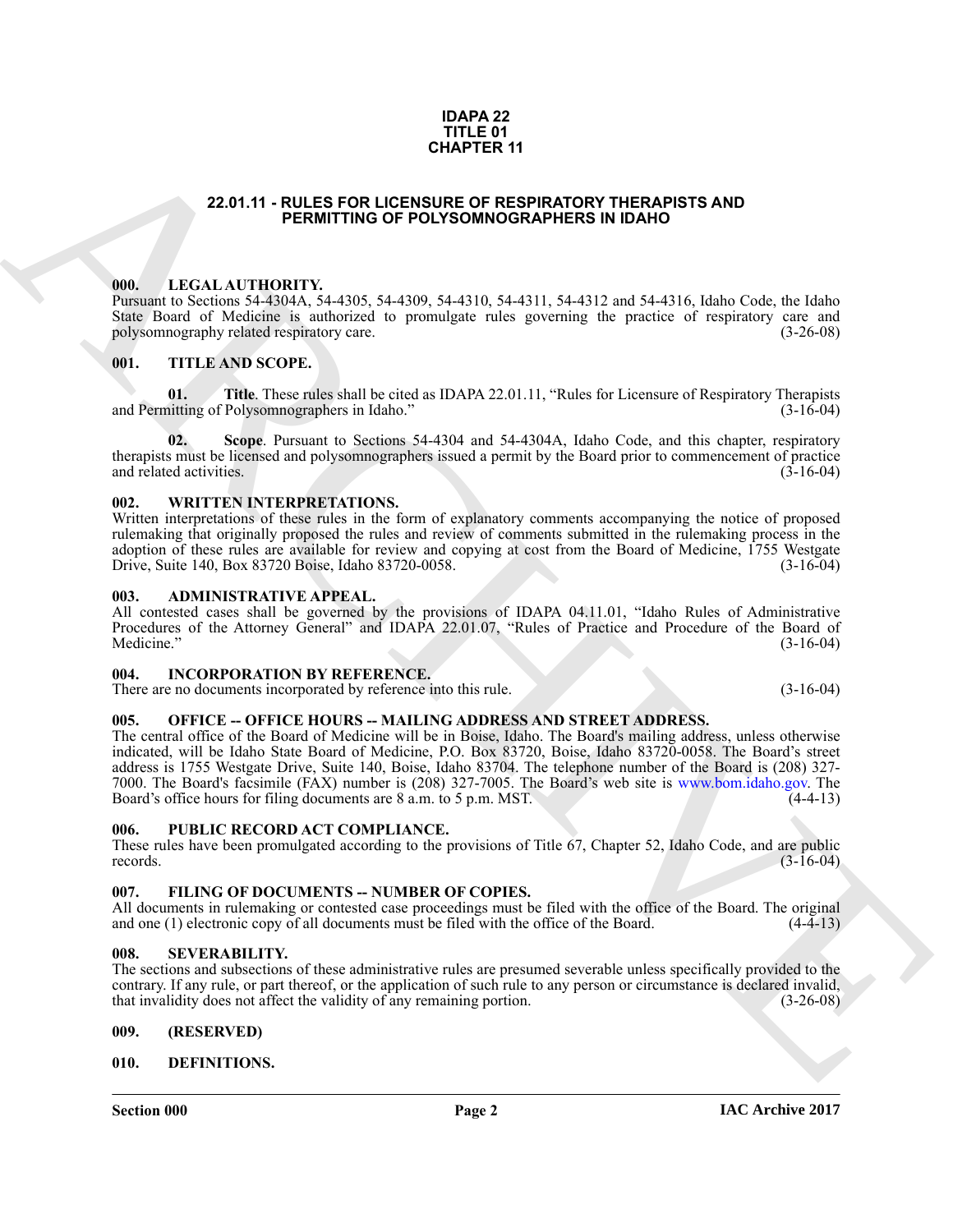<span id="page-2-1"></span><span id="page-2-0"></span>**01. Act**. The Respiratory Care Practice Act of 1991, Title 54, Chapter 43, Idaho Code. (4-28-93)

**02. Applicant**. A person who applies for a license, dual license/permit, permit, conditional permit, or a temporary permit pursuant to this chapter and Title 54, Chapter 43, Idaho Code. (3-16-04)

<span id="page-2-4"></span><span id="page-2-3"></span><span id="page-2-2"></span>**03. Board**. The Idaho State Board of Medicine, established pursuant to Section 54-1805, Idaho Code. (3-16-04)

**04. Board of Registered Polysomnographic Technologists**. A nationally recognized private testing, 19 and credentialing body for the polysomnography related respiratory care profession. (3-16-04) examining and credentialing body for the polysomnography related respiratory care profession.

**05. Certified Pulmonary Function Technologist (CPFT)**. The professional designation earned by a person who has successfully completed the entry level pulmonary function certification examination administered by the National Board for Respiratory Care, Inc., or by an equivalent board, recognized by the Board. (3-16-04)

<span id="page-2-5"></span>**06. Certified Respiratory Therapist (CRT)**. The professional designation earned by a person who has successfully completed the entry level examination administered by the National Board for Respiratory Care, Inc., or by an equivalent board, recognized by the Board. (3-16-04)

<span id="page-2-6"></span>**07. Comprehensive Registry Exam**. The comprehensive registry examination administered by the Board of Registered Polysomnographic Technologists, or administered by an equivalent board, recognized by the Board, the successful completion of which entitles a person to the professional designation of Registered Polysomnographic Technologist (RPSGT). Polysomnographic Technologist (RPSGT).

<span id="page-2-7"></span>**08. Conditional Permit**. A time-restricted permit issued by the Board, upon the recommendation of the Licensure Board, as set forth in this chapter and Section 54-4304A, Idaho Code, to a registered polysomnographic technologist, polysomnographic technician or a polysomnographic trainee, on or after January 1, 2004, and issued<br>until issuance of permits as provided in this chapter. until issuance of permits as provided in this chapter.

<span id="page-2-8"></span>**09. Entry Level Examination**. The certification examination for entry level respiratory therapy practitioners administered by the National Board for Respiratory Care, Inc., or certification examination administered by an equivalent board, recognized by the Board, the successful completion of which entitles a person to the professional designation of "Certified Respiratory Therapist" (CRT). (3-16-04)

<span id="page-2-9"></span>**10.** Licensed Physician. A physician licensed to practice medicine and surgery or osteopathic and surgery by the Idaho State Board of Medicine. (3-16-04) medicine and surgery, by the Idaho State Board of Medicine.

<span id="page-2-10"></span>**11. Licensure**. The issuance of a license to an applicant under the provisions of this chapter and Title 54, Chapter 43, Idaho Code entitling such person to hold himself out as a respiratory care practitioner and to practice or perform respiratory care in this state.

**12.** Licensure Board. The Licensure Board established by this chapter and Section 54-4313, Idaho (3-16-04)  $\text{Code.} \tag{3-16-04}$ 

<span id="page-2-14"></span><span id="page-2-13"></span><span id="page-2-12"></span><span id="page-2-11"></span>**13. Medical Practice Act**. The Medical Practice Act of 1977, Title 54, Chapter 18, Idaho Code.

 $(3-26-08)$ 

**14.** National Board of Respiratory Care, Inc. A nationally recognized private testing, examining and ling body for the respiratory care profession. (3-16-04) credentialing body for the respiratory care profession.

**Example of Algoritan Control Response Case Promising of Polynomiagrapher is found to the U.S. (112) and the three to the Control Research Control Research (Control Research Control Research Control Research Control Resea 15. Performance of Respiratory Care**. Respiratory care practiced or performed in accordance with the written, telephonic or verbal prescription of a licensed physician and includes, but is not limited to, the diagnostic and therapeutic use of the following: administration of medical gases, (except for the purpose of anesthesia), aerosols and humidification; environmental control mechanisms and hyperbaric therapy, pharmacologic agents related to respiratory care protocols, mechanical or physiological ventilatory support; bronchopulmonary hygiene, cardiopulmonary resuscitation; maintenance of the natural airway; insertion and maintenance of artificial airways;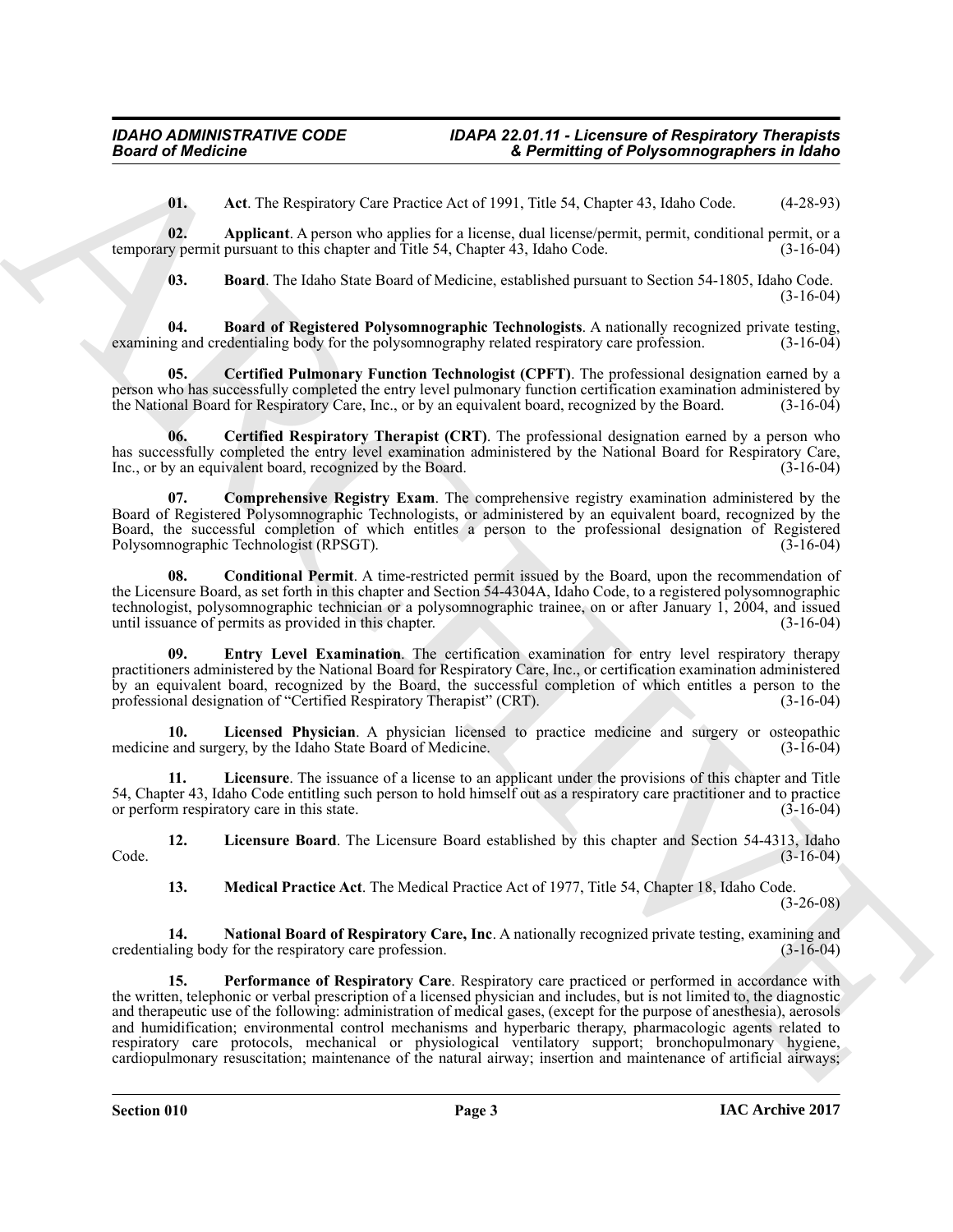specific diagnostic and testing techniques employed in the medical management of patients to assist in diagnosis, monitoring, treatment and research of pulmonary abnormalities, including measurements of ventilatory volumes, pressures and flows, collection, reporting and analysis of specimens of blood and blood gases, arterial punctures, insertion and maintenance of arterial lines, expired and inspired gas samples, respiratory secretions, and pulmonary function testing; and hemodynamic and other related physiologic measurements of the cardiopulmonary system, observation and monitoring of signs and symptoms, general behavior, general physical response to respiratory care treatment and diagnostic testing and determination of whether such signs, symptoms, reactions, behavior or general response exhibit abnormal characteristics; implementation based on observed abnormalities of appropriate reporting or referral of respiratory care or changes in treatment regimen, pursuant to a prescription by a physician or the initiation of emergency procedures. (4-28-93)

**16. Permit**. The issuance of a permit to an applicant under the provisions of this chapter and Section 54-4304A, Idaho Code, entitles such person to hold himself out as a registered polysomnographic technologist, polysomnographic technician, or polysomnographic trainee and to perform polysomnography related respiratory care in this state.  $(3-16-04)$ 

<span id="page-3-3"></span><span id="page-3-2"></span><span id="page-3-1"></span><span id="page-3-0"></span>**17. Person**. A natural living human individual. (3-16-04)

**18. Polysomnographic Technician**. A person who holds a permit as set forth in this chapter and Section 54-4304A, Idaho Code, and who performs polysomnography related respiratory care services under the supervision of an Idaho permitted registered polysomnographic technologist, licensed respiratory care practitioner or<br>(3-16-04) (3-16-04) an Idaho licensed physician.

**19. Polysomnographic Trainee**. A person who holds a temporary permit as set forth in this chapter and Section 54-4304A, Idaho Code, and who performs polysomnography related respiratory care services under the direct supervision of an Idaho licensed respiratory care practitioner, or a person exempt from such licensure pursuant to this chapter and Section 54-4308, Idaho Code, an Idaho permitted registered polysomnographic technologist, an Idaho permitted polysomnographic technician or an Idaho licensed physician. Direct supervision by an Idaho licensed respiratory care practitioner, or such person exempt from such licensure pursuant to this chapter and Section 54-4308, Idaho Code, or an Idaho permitted registered polysomnographic technologist or technician, or an Idaho licensed physician, means that such a person shall be on the same site where such polysomnographic related respiratory care services are provided and shall be immediately available for consultation with the polysomnographic trainee. (4-4-13) trainee.  $(4-4-13)$ 

<span id="page-3-5"></span><span id="page-3-4"></span>**20. Polysomnography**. The process of analysis, attended monitoring and recording of physiologic data during sleep and wakefulness to assist in the assessment and diagnosis of sleep/wake disorders and other disorders, syndromes and dysfunctions that either are sleep related, manifest during sleep or disrupt normal sleep/wake cycles and activities. (3-16-04) and activities. (3-16-04) (3-16-04)

Bearing the distribution of the state of the state of the state of the state of the state of the state of the state of the state of the state of the state of the state of the state of the state of the state of the state o **21. Polysomnography Related Respiratory Care Services**. The limited practice of respiratory care in the provision of polysomnography services, under the supervision of an Idaho licensed physician, by a person at a sleep disorder center or laboratory who holds a permit issued by the Board, as a registered polysomnographic technologist, polysomnographic technician or a polysomnographic trainee, or who is otherwise licensed as a respiratory care practitioner or who is exempt from licensure or permitting pursuant to this chapter and Section 54- 4308, Idaho Code. Polysomnography related respiratory care services include therapeutic and diagnostic use of oxygen, noninvasive ventilatory assistance of spontaneously breathing patients and cardiopulmonary resuscitation and maintenance of nasal and oral airways that do not extend into the trachea, as ordered by an Idaho licensed physician or by written procedures and protocols of the associated sleep disorder center or laboratory as approved by an Idaho licensed physician and which do not violate any rules adopted by the Board. This chapter does not in any way authorize the practice of medicine or any of its branches by any person not so licensed by the Board. Further, licensed respiratory practitioners, and those exempt from licensure pursuant to this chapter and Section 54-4308, Idaho Code, are not limited in their scope of practice of provision of respiratory care, which they may provide, including care in connection with the provision of polysomnography services. (3-16-04) including care in connection with the provision of polysomnography services.

<span id="page-3-6"></span>**22. Practice of Respiratory Care**. Means, but shall not be limited to, the provision of respiratory and inhalation therapy which shall include, but not be limited to: therapeutic and diagnostic use of medical gases, humidity and aerosols including the maintenance of associated apparatus; administration of drugs and medications to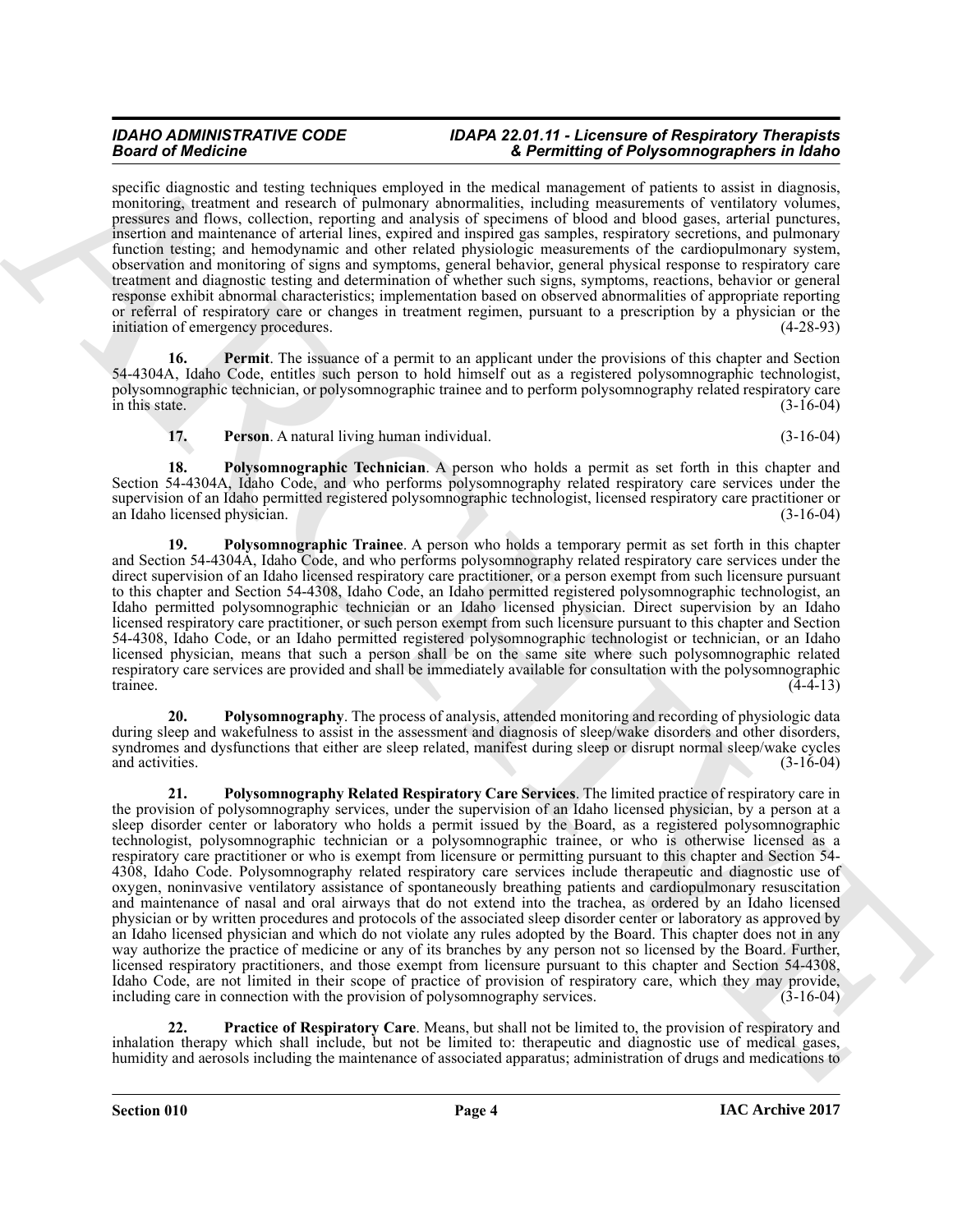Beat of Modelness stream and the continue of the main of Phytomagna Chinach Chinach Chinach Chinach Chinach Chinach Chinach Chinach Chinach Chinach Chinach Chinach Chinach Chinach Chinach Chinach Chinach Chinach Chinach C the cardiorespiratory system; provision of ventilatory assistance and ventilatory control; postural drainage, percussion, breathing exercises and other respiratory rehabilitation procedures; cardiopulmonary resuscitation and maintenance of natural airways, the insertion and maintenance of artificial airways; and the transcription and implementation of a physician's written, telephonic or verbal orders pertaining to the practice of respiratory care. It also includes testing techniques employed in respiratory care to assist in diagnosis, monitoring, treatment and research. This shall be understood to include, but not be limited to, measurement of ventilatory volumes, pressures and flows, specimen collection of blood and other materials, pulmonary function testing and hemodynamic and other related physiological monitoring of the cardiopulmonary system. The practice of respiratory care is not limited to the hospital setting but shall be performed under the general supervision of a licensed physician. (4-28-93)

<span id="page-4-5"></span>**23. Respiratory Care Protocols**. Policies, procedures or protocols developed or instituted by health care facilities or institutions, through collaboration when appropriate or necessary with administrators, physicians, registered nurses, physical therapists, respiratory care practitioners and other licensed, certified or registered health care practitioners. (4-28-93) care practitioners.

<span id="page-4-0"></span>**24. Registered Polysomnographic Technologist (RPSGT)**. The professional designation earned by a person who has successfully completed the comprehensive registry examination administered by the Board of Registered Polysomnographic Technologists, or by an equivalent board, recognized by the Board, and who holds a permit as set forth in this chapter and Section 54-4304A, Idaho Code, and who works under the supervision of an Idaho licensed physician to provide polysomnography related respiratory care services. (3-16-04)

<span id="page-4-1"></span>**25. Registered Pulmonary Function Technologist (RPFT)**. The professional designation earned by a person who has successfully completed the advanced pulmonary function certification examination administered by the National Board for Respiratory Care, Inc., or an advanced pulmonary function certification examination administered by an equivalent board, recognized by the Board. (3-16-04)

<span id="page-4-2"></span>**26. Registered Respiratory Therapist (RRT)**. The professional designation earned by a person who has successfully completed the written registry and clinical simulation examinations administered by the National Board for Respiratory Care, Inc., or certification examinations administered by an equivalent board, recognized by the Board. (3-16-04) the Board.  $(3-16-04)$ 

**27. Respiratory Care**. Allied health profession responsible for the treatment, management, diagnostic testing, control and care of patients with deficiencies and abnormalities associated with the cardiopulmonary system, under the general supervision of a licensed physician. (2-23-94)

<span id="page-4-4"></span><span id="page-4-3"></span>**28. Respiratory Care Practitioner**. A person who has been issued a license by the Board. (3-16-04)

<span id="page-4-8"></span><span id="page-4-7"></span><span id="page-4-6"></span>**29. Respiratory Therapist**. A person who practices or provides respiratory care. (4-28-93)

**30. Respiratory Therapy**. The practice or performance of respiratory care, including but not limited tion therapy. (4-28-93) to, inhalation therapy.

**31. Sleep Disorder Center or Laboratory**. A facility for sleep related disorders that provides polysomnography and is under the supervision of an Idaho licensed physician or medical director licensed by the Board who is responsible for patient care provided in such center or laboratory. A sleep disorder center or laboratory that provides polysomnography related respiratory care to patients shall have an Idaho licensed respiratory care practitioner, an Idaho permitted registered polysomnographic technologist, an Idaho permitted polysomnographic technician, or a person exempt from licensure or permitting pursuant to this chapter and Section 54-4308, Idaho<br>Code, in constant attendance. (3-16-04) Code, in constant attendance.

<span id="page-4-9"></span>**32. Supervision of Respiratory Care**. The practice or provision of respiratory care by persons holding a student or consulting and training exemption, or temporary permit shall be in direct association with a respiratory care practitioner or licensed physician who shall be responsible for the activities of the person being supervised and shall review and countersign all patient documentation performed by the person being supervised. The supervising respiratory care practitioner or licensed physician need not be physically present or on the premises at all times but must be available for telephonic consultation. The extent of communication between the supervising or consulting respiratory care practitioner or licensed physician and the person being supervised shall be determined by the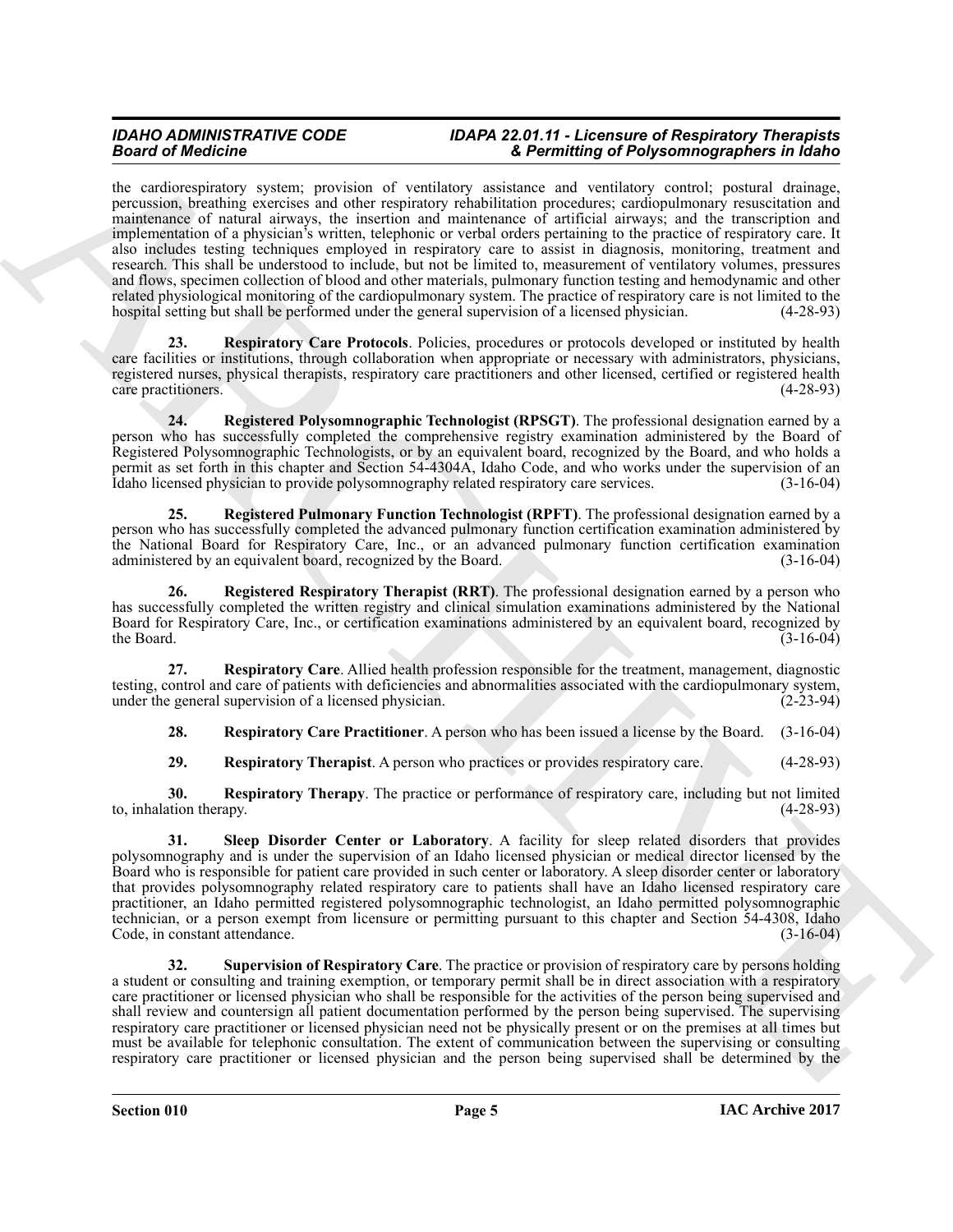competency of the person, the treatment setting, and the diagnostic category of the client. (3-26-08)

<span id="page-5-5"></span>**33. Temporary Permit**. The Board may issue a temporary permit, limited to a total period of two (2) years, including initial and renewal, to a respiratory care practitioner applicant who meets the requirements set forth in this chapter and Section 54-4307, Idaho Code. The Board may issue a temporary permit, limited to a total period of two (2) years, including initial and renewal, to a polysomnographic trainee applicant who meets the requirements set forth in this chapter and Section 54-4304A, Idaho Code.

<span id="page-5-6"></span>**34. Written Registry and Clinical Simulation Examinations**. The certification examinations administered by the National Board of Respiratory Care, Inc., or certification examinations administered by an equivalent board, recognized by the Board, the successful completion of which entitles a person the professional designation of "Registered Respiratory Therapist" (RRT). designation of "Registered Respiratory Therapist" (RRT).

### <span id="page-5-1"></span><span id="page-5-0"></span>**011. BOARD OF MEDICINE AND LICENSURE BOARD.**

<span id="page-5-4"></span>**01. Powers and Duties**. The Board of Medicine shall administer, coordinate and enforce the provisions of this chapter and Title 54, Chapter 43, Idaho Code, and may issue subpoenas, examine witnesses, and administer oaths, and may investigate practices which are alleged to violate the provisions of this chapter. The Board is authorized to enter into such contracts with the National Board for Respiratory Care, Inc., Board of Registered Polysomnographic Technologists or an equivalent board, recognized by the Board, as may be necessary or advisable to provide for or to facilitate verification of any applicant's claim that such applicant has successfully completed the entry level examination and/or the written registry and clinical simulation examinations or comprehensive registry examination. The Licensure Board will work in conjunction with the Board and will perform the duties and functions assigned by the Board, including: (3-16-04)

**a.** Holding meetings, conducting interviews and keeping records and minutes as are necessary to carry nctions. (3-16-04) out its functions.

**b**. Evaluating the qualifications of all applicants, making recommendations to and consulting with the increasing, renewing and revoking licenses and permits. (3-16-04) Board concerning issuing, renewing and revoking licenses and permits.

**c.** Performing investigations of misconduct and making recommendations regarding discipline to the (3-16-04) Board. (3-16-04)

<span id="page-5-3"></span>**d**. Maintaining a list of respiratory care and polysomnography related respiratory care practitioners holding a license or permit in this state. (3-16-04) currently holding a license or permit in this state.

Beared of Medicine<br>
and the state is a state of the state of the state of the state of the state of the state of the state of the state of the state of the state of the state of the state of the state of the state of the **02.** Membership. The Licensure Board shall consist of five (5) members appointed by the Board, three (3) of whom shall be certified respiratory care practitioners, one (1) of whom, in addition to being an Idaho licensed respiratory care practitioner, shall also be an Idaho permitted registered polysomnographic technologist. All members shall be residents of Idaho at the time of their appointment and for their term of service. The persons appointed to the Licensure Board who are required to be licensed or hold permits under this chapter shall have been engaged in rendering respiratory care services and polysomnography related respiratory care services, respectively, to the public, in teaching, or in research in respiratory care and polysomnography related respiratory care services, respectively, for at least five (5) years immediately preceding their appointments. Three (3) members shall at all times be holders of valid licenses for the practice of respiratory care in Idaho and one (1) member shall also be a holder of a valid Idaho permit as a registered polysomnographic technologist, except for the members of the first Licensure Board following the effective date of this chapter, all of whom shall, at the time of appointment, hold the designation of certified respiratory therapy technician or registered respiratory therapist conferred by the National Board for Respiratory Care, Inc., and all of whom meet the requirements for licensure under the provisions of this chapter. The remaining two (2) members of the Licensure Board shall be members of health professions or members of the public with an interest in the rights of the consumers of health services. Each member of the Licensure Board shall be compensated as provided in Section 59-509(h), Idaho Code. (3-16-04) as provided in Section  $59-509(h)$ , Idaho Code.

<span id="page-5-2"></span>**03. Appointment**. The two (2) members of the Licensure Board who shall be licensed respiratory care practitioners shall be selected by the Board after considering a list of three (3) qualified applicants for each such vacancy submitted by the Idaho Society of Respiratory Care or other interested associations. The member of the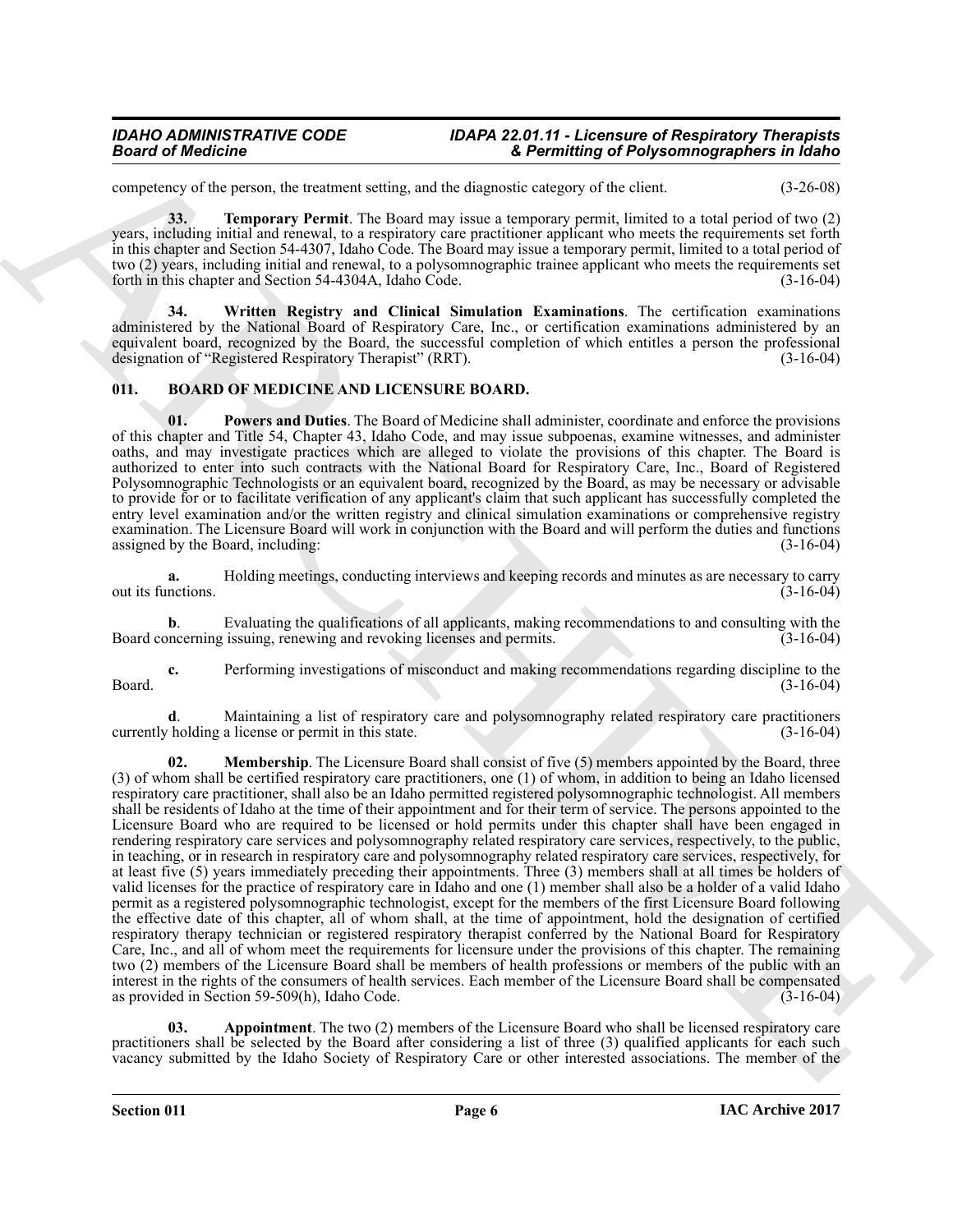**Example of the three spaces and let us to consider the entropy of Poissing of Poissing and Schwarz and Archives and the spaces and the space of the space of the space of the space of the space of the space of the space o** Licensure Board who shall be a licensed respiratory care practitioner and an Idaho permitted registered polysomnographic technologist shall be selected by the Board after considering a list of three (3) qualified applicants submitted by the Idaho Sleep Disorder Association or other interested associations. In the event of a vacancy in one (1) of the positions, the Idaho Society of Respiratory Care or other interested association may recommend, as soon as practical, at least two  $(2)$  and not more than three  $(3)$  persons to fill that vacancy. The Board shall appoint, as soon as practical, one (1) person, who shall fill the unexpired term. If recommendations are not made within sixty (60) days of notification and request, the Board may make appointments of any qualified person. The remaining two (2) public members shall be selected by the Board, who may solicit nominations of qualified applicants submitted by the Idaho Society For Respiratory Care, the Idaho Sleep Disorder Association or other interested associations or persons. The first vacancy on the Licensure Board which occurs following the effective date of this chapter shall be filled by the appointment of a licensed respiratory care practitioner who is also the holder of a valid Idaho permit as a registered polysomnographic technologist. The Board may remove any Licensure Board member for misconduct, incompetence, or neglect of duty after giving the member a written statement of the charges and an opportunity to be heard thereon. The Executive Director of the Idaho State Board of Medicine shall serve as the Executive Director to the Licensure Board. (3-26-08)

<span id="page-6-7"></span>**04. Meetings**. The Licensure Board shall hold biannual meetings and elect a chairman who shall preside at meetings of the Licensure Board. In the event the chairman is not present at any Licensure Board meeting, the Licensure Board may by majority vote of the members present appoint a temporary chairman. A majority of the members of the Licensure Board shall constitute a quorum. Other meetings may be convened at the call of the chairman or the written request of any two (2) Licensure Board members. (3-16-04)

<span id="page-6-8"></span>**05. Terms**. All appointments shall be for three (3) year terms, but no person shall be appointed to serve more than two (2) consecutive terms. Terms shall begin on the first day of the appointment or when successors are appointed. (3-16-04) (3-16-04)

### <span id="page-6-6"></span><span id="page-6-0"></span>**012. APPLICATION TO BOTH PERMITS AND LICENSES.**

The provisions of this chapter governing procedures for suspension and revocation of licenses, payment and assessment of fees and governing misrepresentation, penalties and severability and other administrative procedures shall apply equally to permits for the practice of polysomnography related respiratory care services as to licenses for the practice of respiratory care. (3-16-04) the practice of respiratory care.

### <span id="page-6-1"></span>**013. -- 030. (RESERVED)**

### <span id="page-6-9"></span><span id="page-6-2"></span>**031. GENERAL PROVISIONS FOR LICENSURE AND PERMITS.**

<span id="page-6-11"></span>**Moral Character**. An applicant for licensure must be of good moral character and shall meet the requirements set forth in Section 54-4306, Idaho Code. An applicant for a permit must be of good moral character and shall meet the requirements set forth in Section 54-4304A, Idaho Code. The Board may refuse licensure or to issue a permit if it finds the applicant has engaged in conduct prohibited by Section 54-4312, Idaho Code, providing the Board shall take into consideration the rehabilitation of the applicant and other mitigating circumstances. (3-16-04)

<span id="page-6-12"></span>**02.** No Action on Application. An application upon which the applicant takes no further action will be no longer than one (1) year. held for no longer than one  $(1)$  year.

<span id="page-6-13"></span>**03. Residence**. No period of residence in Idaho shall be required of any applicant, however, each applicant for licensure or permit must be legally able to work and live in the United States. An original certificate or documentation of lawful presence in the United States must be provided upon request only. The Board shall refuse licensure or renew a license or permit if the applicant is not lawfully present in the United States. (3-26-0 licensure or renew a license or permit if the applicant is not lawfully present in the United States.

<span id="page-6-10"></span>**04. English Language**. Each applicant shall speak, write, read, understand and be understood in the English language. Evidence of proficiency in the English language must be provided upon request only. (3-26-08)

### <span id="page-6-4"></span><span id="page-6-3"></span>**032. APPLICATION FOR LICENSURE AND PERMITS.**

<span id="page-6-5"></span>**01. All Applications**. Each applicant for licensure or permit shall submit a completed written application to the Board on forms prescribed by the Board, together with the application fee. The Board may, in its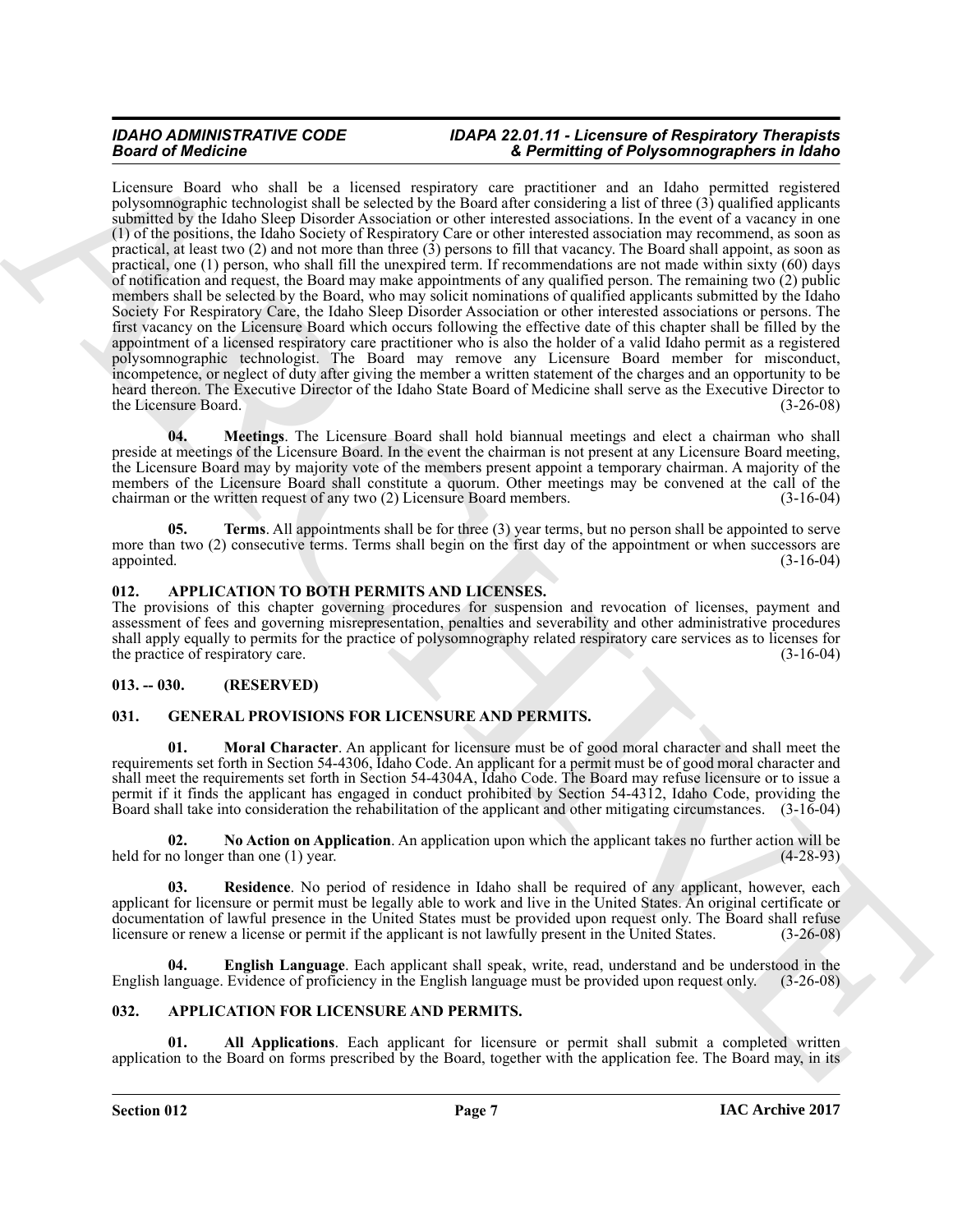discretion, prorate the application fees charged in conjunction with an application for initial licensure or a temporary permit if such license or temporary permit shall, upon issuance, remain valid for less than one (1) full calendar year before the required renewal date as provided for in Sections 54-4309 and 54-4310, Idaho Code. The application shall be verified and under oath and shall require documentation of the following information: (4-11-06)

The disclosure of any criminal conviction or charges against the applicant other than minor traffic<br>er the outcome; and (4-4-13) offenses, what ever the outcome; and

**b.** The disclosure of any charge, investigation or disciplinary action against the applicant by any state professional regulatory agency or professional organization that bears a demonstrable relationship to the ability of the applicant to practice in accordance with the provisions of this chapter; and (3-16-04)

**c.** The disclosure of the denial of registration or licensure by any country, state or district regulatory body; and  $(3-26-08)$  $\frac{1}{3}$  body; and  $\frac{3-26-08}{3}$ 

Beautiful dentified a system of the state and the state and the state and the state and the state and the state and the state and the state and the state and the state and the state and the state and the state and the sta **d.** Not less than two (2) certificates of recommendation from persons, other than relatives or persons living with the applicant, who have personal knowledge of at least one (1) year of the applicant's character and the applicant's ability to work as a respiratory therapist or provide polysomnography related respiratory care services; and  $(3-26-08)$ 

**e.** One (1) unmounted photograph of the applicant, no larger than three by four inch  $(3'' \times 4'')$  (head lders), taken not more than one (1) year prior to the date of the application; and  $(2-23-94)$ and shoulders), taken not more than one  $(1)$  year prior to the date of the application; and

**f.** Such other information as deemed reasonably necessary and as is lawful for the Board to identify and evaluate the applicant's credentials; and (3-16-04) (3-16-04)

**g.** Evidence that applicant is no less than eighteen (18) years of age. (3-16-04)

**h.** The Board may, at its discretion, require the applicant to appear for a personal interview.  $(3-16-04)$ 

### <span id="page-7-0"></span>**02. Application for Respiratory Care Practitioner**. (3-16-04)

**a.** Documentation of evidence that applicant has passed the entry level examination and is a Certified Respiratory Therapist (CRT) or has successfully completed the written registry and clinical simulation examinations and is a Registered Respiratory Therapist (RRT); or and is a Registered Respiratory Therapist (RRT); or

**b.** Documentation that the applicant is licensed as a respiratory care practitioner, or the equivalent at etion of the Board, in another state, district or territory of the United States.  $(3-16-04)$ the discretion of the Board, in another state, district or territory of the United States.

**c.** Application for Temporary Permit. The Board may issue a temporary permit to an applicant who meets the requirements set forth in this chapter and Section 54-4307, Idaho Code. A temporary permit shall authorize the practice of respiratory care under the supervision of a respiratory care practitioner or licensed physician.

(3-16-04)

i. A temporary permit for a respiratory care practitioner may be converted to a permanent license by providing to the Board, verification of appropriate certification as a Certified Respiratory Therapist (CRT) or<br>Registered Respiratory Therapist (RRT). Registered Respiratory Therapist (RRT).

ii. A temporary permit shall be effective for one (1) year from the date of issuance. (4-28-93)

iii. A temporary permit may be renewed one (1) time only for a period of one (1) year, upon application to the Board. (4-4-13)

iv. Application for a temporary permit shall be made to the Board on a form prescribed by the Board, together with the application fee. The Board may, in its discretion, prorate the application fees charged in conjunction with an initial application for a temporary permit if such temporary permit shall, upon issuance, remain valid for less than one (1) full calendar year before the required renewal date as provided for in Sections 54-4309 and 54-4310,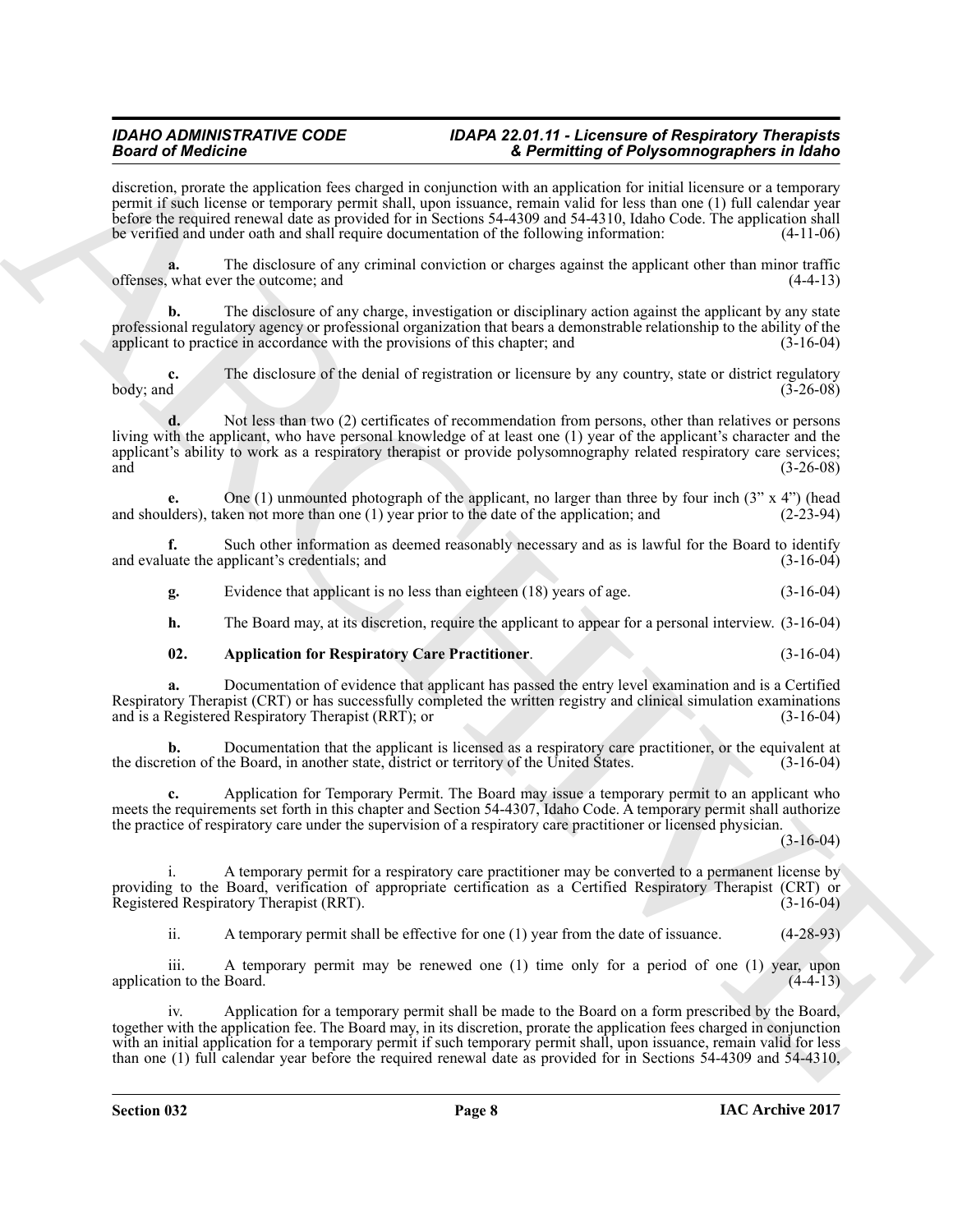<span id="page-8-0"></span>Idaho Code. (4-11-06)

**03. Application for Inactive License**. A person holding a current license issued by the Board to practice as a respiratory care practitioner may be issued, upon written application provided by the Board and payment of required fees to the Board, an inactive license on the condition that he will not engage in the provision of respiratory care services as a respiratory care practitioner in this state. (3-16-04)

**a.** Issuance and Renewal. Inactive licenses shall be issued for a period of not more than five (5) years and such licenses shall be renewed upon payment of an inactive license renewal fee of no more than one hundred dollars (\$100) for each renewal year. Such inactive licenses shall expire on the expiration date printed on the face of the certificate unless renewed. (3-26-08) the certificate unless renewed.

**Example of Address Control Control Controlling Chipson mapping to the latter of the state of the state of the state of the state of the state of the state of the state of the state of the state of the state of the state b.** Inactive to Active License. An inactive license may be converted to an active license to practice as a respiratory care practitioner upon written application and payment of active licensure fees for each inactive year minus paid inactive fees plus a conversion fee of no more than one hundred dollars (\$100) to the Board. The applicant must account for the time during which an inactive license was held and document continuing competence. The Board may, in its discretion, require a personal interview to evaluate the applicant's qualifications. In addition, the Board may require evidence of an educational update and close supervision to assure safe and qualified performance. (3-26-08)

#### <span id="page-8-2"></span>**04. Application for Respiratory Care and Polysomnography Related Respiratory Care Practitioner**. (3-16-04)

**a.** The Board may issue a dual license/permit to an applicant who meets the requirements set forth in this chapter and Sections 54-4306 and 54-4304A(2) and (3), Idaho Code. A dual license/permit shall authorize the holder to perform respiratory care and polysomnography related respiratory care in this state.  $(3-16-04)$ holder to perform respiratory care and polysomnography related respiratory care in this state.

**b.** Application for a dual license/permit shall be made to the Board on a form prescribed by the Board, with the application fee.  $(3-16-04)$ together with the application fee.

**c.** Such dual license/permit shall expire on the expiration date printed on the face of the certificate newed.  $(3-16-04)$ unless renewed.

### <span id="page-8-1"></span>**05. Application for Polysomnography Related Respiratory Care Practitioner**. (3-16-04)

**a.** Only persons who are licensed as respiratory care practitioners or who are exempt from licensure pursuant to the chapter and Section 54-4308, Idaho Code, or who hold a permit issued by the Board as registered polysomnographic technologists, polysomnographic technicians or polysomnographic trainees may provide<br>polysomnography related respiratory care services. (3-16-04) polysomnography related respiratory care services.

**b.** Qualifications for permit. An applicant for a permit to provide polysomnography related respiratory care services as a registered polysomnographic technologist or polysomnographic technician or for a temporary permit as a polysomnographic trainee under the provisions of Section 032 who is not otherwise licensed to provide respiratory care services or exempt from the requirements of this chapter pursuant to Section 54-4308, Idaho Code, must provide documentation of: (3-16-04) must provide documentation of:

i. Being a high school graduate or have passed a general educational development (GED) examination and earned a GED certificate; and (3-16-04)

ii. Being currently certified in cardiopulmonary resuscitation (CPR). (3-16-04)

**c.** Application for Registered Polysomnographic Technologist. An applicant must provide documentation of successful completion of the comprehensive registry examination as a registered polysomnographic technologist administered by the Board of Registered Polysomnographic Technologists or an equivalent examination, approved by the Board as recommended by the Licensure Board. (3-16-04) equivalent examination, approved by the Board as recommended by the Licensure Board.

**d.** Application for Polysomnographic Technician. An applicant must provide written documentation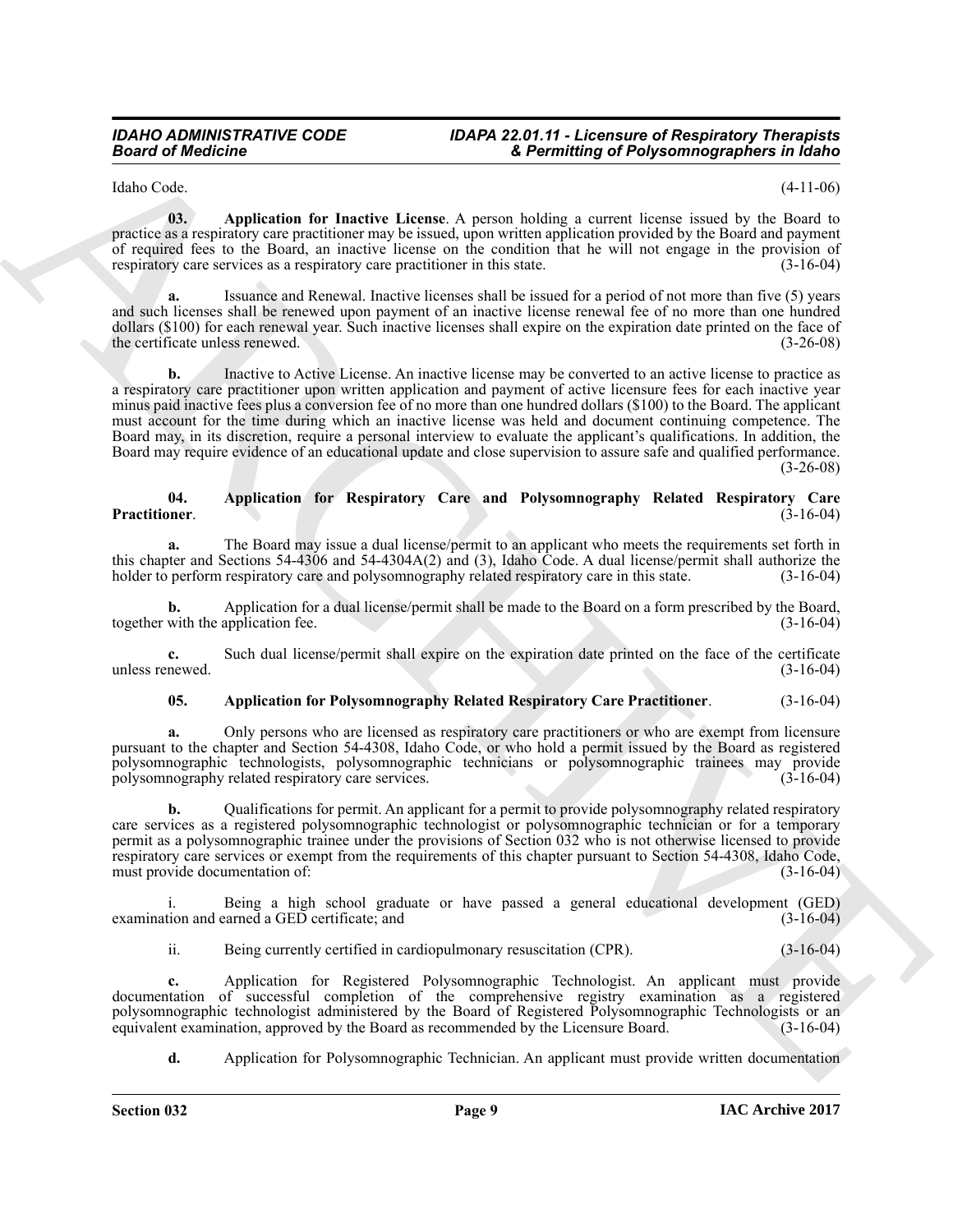and a signed affidavit affirming and attesting to one (1) of the following qualifications: (3-16-04)

Successful completion of a polysomnography program of not less than one (1) year duration, associated with a state licensed or a nationally accredited educational facility, as approved by the Board, as recommended by the Licensure Board; or (3-16-04)

ii. Successful completion of a minimum of seven hundred twenty (720) hours of experience as a polysomnographic trainee with documented proficiency in polysomnography related respiratory care services, as approved by the Board, as recommended by the Licensure Board. (3-16-04)

**Example of Address**<br>
Example of Address<br>
Example of Address<br>
Conservation of Address Conservation of Address Conservation of Address Conservation of Address Conservation of Address Conservation of Address Conservation of **e.** Application for Polysomnographic Trainee. An applicant must provide a signed affidavit from an Idaho permitted registered polysomnographic technologist, an Idaho permitted polysomnographic technician, an Idaho licensed respiratory care practitioner, or an Idaho licensed physician affirming and attesting he shall ensure that there is direct supervision of performance of basic polysomnography related respiratory care services by a polysomnographic trainee applicant. The direct supervisor shall be on the premises where such polysomnographic related respiratory care services are provided and shall be immediately available for consultation with the polysomnographic trainee applicant. The Affiant need not be the direct supervisor at any given time. Such Affiant shall be responsible for the activities of the supervised polysomnographic trainee and shall document his review of all patient documentation performed by the supervised polysomnographic trainee. If at any time during the term of the polysomnographic trainee's permit, the Affiant of the trainee changes, the polysomnographic trainee shall provide a signed affidavit from his new Affiant who will ensure that the trainee has direct supervision. In addition, the applicant shall provide written documentation he has at least one (1) of the following qualifications:  $(3-16$ shall provide written documentation he has at least one  $(1)$  of the following qualifications:

At least seven hundred twenty (720) hours of experience as a paid employee or contractor in a health care related field. For the purposes of this Section, experience as a paid employee or contractor in a health care related field shall include any work providing direct clinical care to patients or having worked in a clinical care setting in which the applicant had direct interaction with patients, and an opportunity to observe the provision of clinical care to patients:<br>(3-16-04) clinical care to patients;

ii. Current enrollment in a polysomnography program associated with a state licensed or a nationally accredited education facility; or

Successful completion of twenty-four (24) semester credit hours (or a quarter  $(\frac{1}{4})$  hour system equivalent of the same) of postsecondary education at a state licensed or nationally accredited facility. (3-16-04)

<span id="page-9-0"></span>**f. Permits**. All permits shall be issued after applicants have met the requirements of this chapter and Section 54-4304A, Idaho Code and submitted a completed application and payment of a fee in an amount to be fixed by the Board for a period of not less than one (1) year nor more than five (5) years, the exact period to be fixed by the Board. Such permits shall expire on the expiration date printed on the face of the certificate unless renewed. The failure of any person to renew a renewable permit shall not deprive such person of the right to renewal, except as provided for herein and Section 54-4312, Idaho Code. The Board shall collect a fee in an amount to be fixed by the Board for the initial issuance and each renewal year. (3-16-04) Board for the initial issuance and each renewal year.

i. Permits for registered polysomnographic technologists, including renewals, shall be issued for a period of not less than one (1) year nor more than five (5) years. Such permits shall be renewed on their expiration date upon completion of a renewal application and upon payment of a renewal fee.  $(3-16-04)$ date upon completion of a renewal application and upon payment of a renewal fee.

ii. Permits for polysomnographic technicians, including renewals, shall be issued for a period of one (1) year, and shall be renewed for successive one (1) year periods, not to exceed three (3) renewals for a total period of four (4) years. Such permits shall be renewed on their expiration date upon completion of a renewal application and upon payment of a renewal fee. and upon payment of a renewal fee.

iii. Temporary permits for polysomnographic trainees shall be issued for a period of not more than one (1) year, the exact period to be fixed by the Board. Such permits may be renewed on their expiration date upon completion of a renewal application and upon payment of a renewal fee, for a period of one (1) year, with renewal limited to one (1) such renewal, provided however, such permits for polysomnographic trainees shall be limited to a total period of two (2) years. The Board may, in its discretion, prorate the application fees charged in conjunction with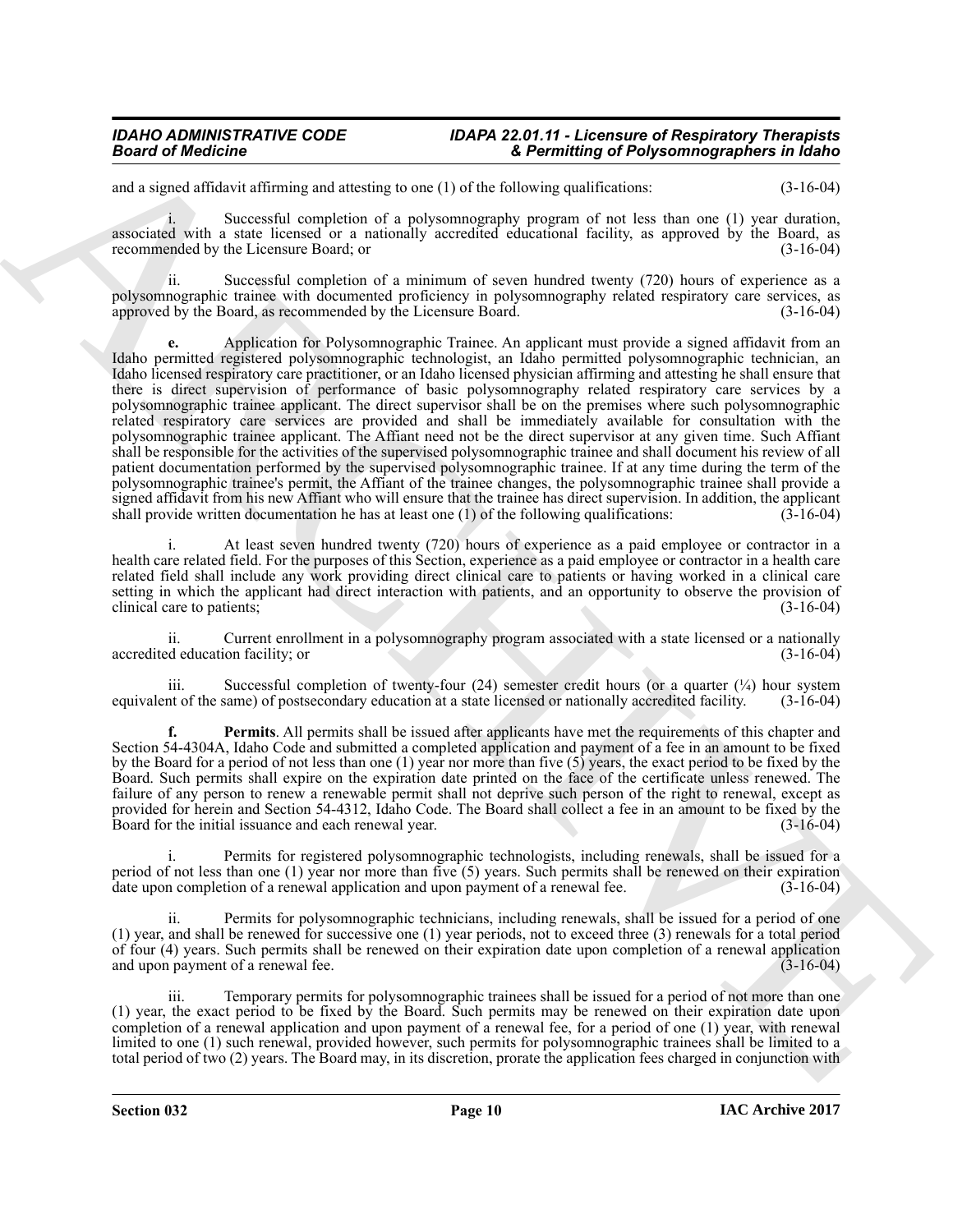an initial application for a temporary permit if such temporary permit shall, upon issuance, remain valid for less than one (1) full calendar year before the required renewal date as provided for in Sections 54-4309 and 54-4310, Idaho Code. Those who have held permits as a polysomnographic technicians are prohibited from making application for temporary permits as a polysomnographic trainees. (4-4-13)

iv. Reinstatement after failure to renew. Permits canceled for nonpayment of renewal fees may be reinstated by filing a completed request for renewal with the Board and paying a reinstatement fee, and back renewal<br>(3-16-04) fees.  $(3-16-04)$ 

Reapplication after failure to renew. A registered polysomnographic technologist, whose permit has been canceled for failure to renew for a period of more than two  $(2)$  years, shall be required to make application to the Board as a new applicant for a permit. A polysomnographic technician, whose permit has been canceled for failure to renew for a period of more than one (1) year, shall be required to make application to the Board as a new applicant for a permit. Temporary permits for polysomnographic trainees whose permits have been canceled for failure to renew for a period of more than six (6) months shall be required to make application to the Board as new applicants for permits. (3-16-04)

**Since of the original star since the system constraints of Position and Position and Position 2018.**<br>
And the original star since the system of the system of the system of the system of the system of the system of the sy vi. Continuing education. Each individual applicant for renewal of an active permit shall, on or before the expiration date of the permit, submit satisfactory proof to the Licensure Board of successful completion of not less than twelve (12) hours of approved continuing education pertaining to the provision of polysomnographic-related respiratory care per year in addition to any other requirements for renewal as adopted by the Board. The Board, as recommended by the Licensure Board, may substitute all or a portion of the coursework required in Section 032 when an applicant for renewal shows evidence of passing an approved challenge exam or of completing equivalent education as determined by the Board, as recommended by the Licensure Board, to be in full compliance with the education requirements of this chapter. (3-16-04)

**g.** Conditional Permits. Any person who desires to provide polysomnography related respiratory care services as described in Section 54-4304A, Idaho Code, and this chapter and who meets the requirements of Subsection 032.03, as well as the necessary requirements in Subsections 032.05.g.i. through 032.05.g.iv., may make application for a conditional permit. Conditional permits shall be issued on or after January 1, 2004, as outlined in Section 54-4304A(8), Idaho Code, and shall be issued until the Board has adopted rules as may be required for the issuance of regular permits as provided in this chapter and has had an opportunity to process applications for such regular permits. (3-26-08)

### <span id="page-10-3"></span><span id="page-10-0"></span>**033. LICENSURE EXEMPTION FOR RESPIRATORY CARE PRACTITIONERS.**

The Board may grant licensure exemption to a respiratory care practitioner applicant who meets the requirements set forth by Section 54-4308, Idaho Code. Persons requesting exempt status must provide to the Board, satisfactory proof of the existence of facts entitling the person to the exemption. Conditions for which those persons may be granted exemptions include the following: (3-26-08)

<span id="page-10-5"></span>**01. Pulmonary Function Technologists**. Certified or registered pulmonary function technologists who carry out only those professional duties and function for which they have been specifically trained. (2-23-94)

<span id="page-10-6"></span>**02. Respiratory Therapy Students**. Persons actively attending a full-time supervised course of study in an approved educational program leading to a degree or certificate in respiratory care. This exemption shall cease to exist if the person fails to attend the approved course of study for a period of time in excess of one-hundred twenty (120) consecutive calendar days and immediately upon receipt of the degree or certificate for which such person pursued the course of study. The practice or provision of respiratory care by such persons must be supervised by a respiratory care practitioner or licensed physician. respiratory care practitioner or licensed physician.

<span id="page-10-4"></span>**03. Consulting and Training**. For purposes of continuing education, consulting, or training for a period not to exceed thirty (30) days in a calendar year, provided that the person meets the requirements in Section 54-4308(1)(e), Idaho Code. The practice or provision of respiratory care by such persons must be supervised by a respiratory care practitioner or licensed physician. (3-26-08)

### <span id="page-10-2"></span><span id="page-10-1"></span>**034. LICENSE EXPIRATION AND RENEWAL.**

All licenses shall be issued for a period of not less than one (1) year nor more than five (5) years, the exact period to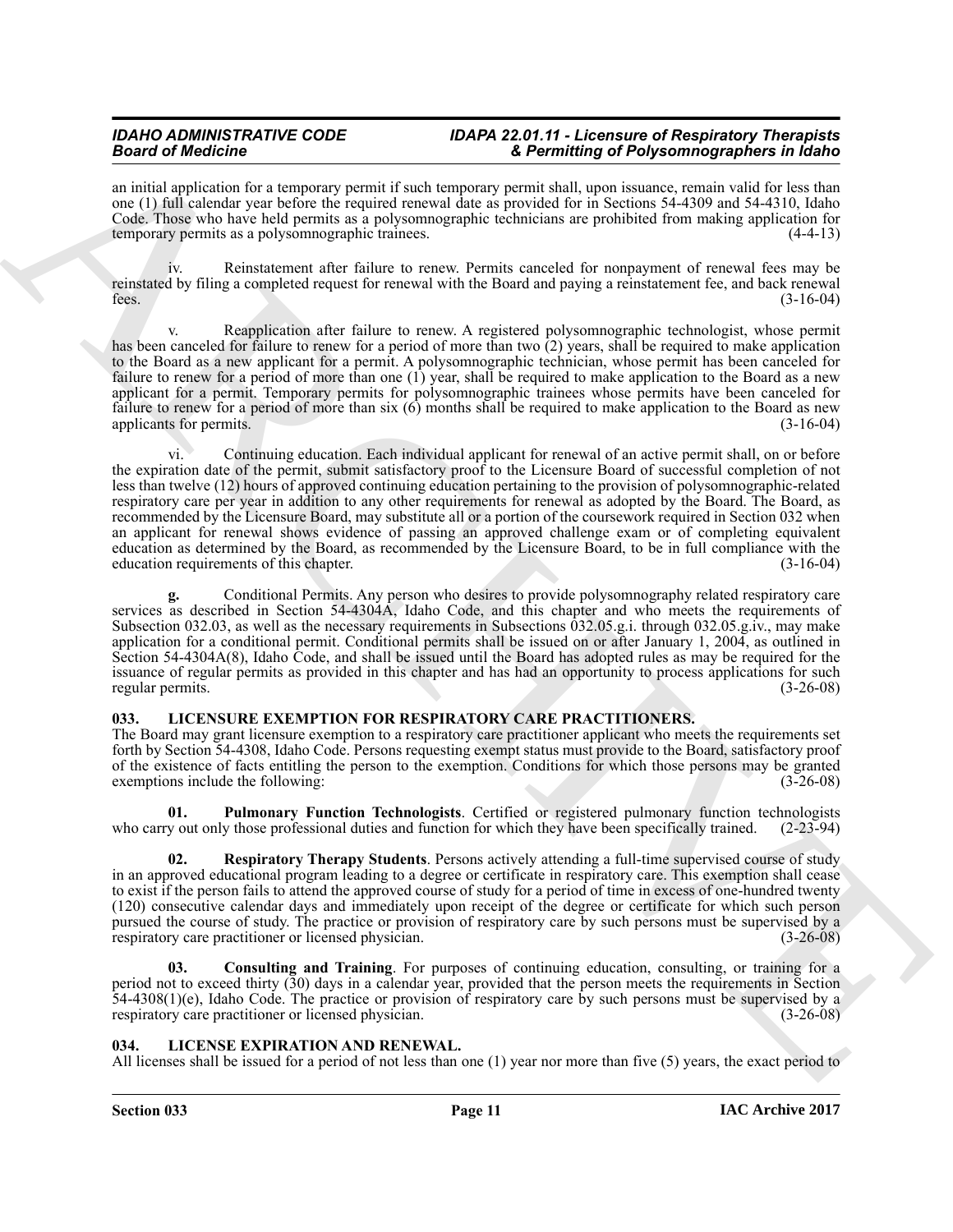<span id="page-11-7"></span>be fixed by the Board and shall become invalid on the expiration date printed on the face of the certificate of the license unless renewed. The failure of any person to renew his renewable license shall not deprive such person of the right to renewal, except as provided for herein and Section 54-4312, Idaho Code. The Board shall collect a fee for each renewal year of a license. The Board may, in its discretion, prorate the application fees charged in conjunction with an application for initial licensure if such license shall, upon issuance, remain valid for less than one (1) full calendar year before the required renewal date as provided for in Sections 54-4309 and 54-4310, Idaho Code.

(4-11-06)

Beach of Modellins and Julia and the system of the system of the system of the system of the system of the system of the system of the system of the system of the system of the system of the system of the system of the sy **01. Renewal**. Each license shall be renewed by submitting a completed request for renewal form accompanied by payment of the renewal fee to the Board and documentation that the applicant holds a current certification as a Certified Respiratory Therapist (CRT) or is currently registered as a Registered Respiratory Therapist (RRT) or is currently registered as a registered polysomnographic technologist by the Board of Registered Polysomnographic Technologists. Licenses not renewed by the expiration date shall be canceled on the expiration date. (3-26-08)

<span id="page-11-6"></span>**02.** Reinstatement. Licenses canceled for nonpayment of renewal fees may be reinstated by filing a ded request for renewal with the Board and paying a reinstatement fee, and back renewal fees. (3-16-04) completed request for renewal with the Board and paying a reinstatement fee, and back renewal fees.

<span id="page-11-5"></span>**03. Reapplication**. A person whose license has been canceled for a period of more than five (5) years, equired to make application to the Board as a new applicant for licensure. (2-23-94) shall be required to make application to the Board as a new applicant for licensure.

<span id="page-11-4"></span>**04. Continuing Education**. Prior to renewal each applicant for renewal, reinstatement or reapplication, shall submit evidence of successfully completing no less than twelve (12) clock hours per year of continuing education acceptable to the Board. Continuing education must be germane to the practice or performance of respiratory care. Appropriate continuing professional education activities include but are not limited to, the following: (4-11-06) following: (4-11-06)

**a.** Attending or presenting at conferences, seminars or inservice programs. (2-23-94)

<span id="page-11-2"></span><span id="page-11-1"></span>**b.** Formal course work in Respiratory Therapy related subjects. (2-23-94)

#### <span id="page-11-0"></span>**035. DENIAL OR REFUSAL TO RENEW LICENSE OR PERMIT OR SUSPENSION OR REVOCATION OF LICENSE OR PERMIT.**

**01. Discipline**. A new or renewal application may be denied, and every person licensed or issued a permit pursuant to Title 54, Chapter 43, Idaho Code and these rules is subject to discipline, pursuant to the procedures and powers established by and set forth in Section 54-4312, Idaho Code; the Administrative Procedures Act, and IDAPA 22.01.07, "Rules of Practice and Procedure in Contested Cases of the Board of Medicine." (3-16-04) IDAPA 22.01.07, "Rules of Practice and Procedure in Contested Cases of the Board of Medicine."

<span id="page-11-3"></span>**02. Impose Sanctions**. The Board, upon recommendation of the Licensing Board, may refuse to issue a license or permit, or to renew a license, or permit, or may suspend or revoke a license or permit, or may impose probationary conditions if the holder of a license or permit or applicant for license or permit has been found guilty of unprofessional conduct which has endangered or is likely to endanger the health, welfare, or safety of the public.<br>Such unprofessional conduct includes, but is not limited to: (3-16-04) Such unprofessional conduct includes, but is not limited to:

**a.** Obtaining any license or permit by means of fraud, misrepresentation or concealment of material (3-16-04)  $facts;$  (3-16-04)

**b.** Being guilty of unprofessional conduct as defined by the rules of the Board, or violating the code of opted and published by the Board, a copy of which is attached to these rules; (2-23-94) ethics adopted and published by the Board, a copy of which is attached to these rules;

**c.** Being convicted of a crime which would have a direct and adverse bearing on the person's ability to or perform respiratory care or polysomnography related respiratory care competently; (3-26-08) practice or perform respiratory care or polysomnography related respiratory care competently;

- **d.** The unauthorized practice of medicine; (4-28-93)
- **e.** Violating any provisions of this chapter or any of the rules promulgated by the Board under the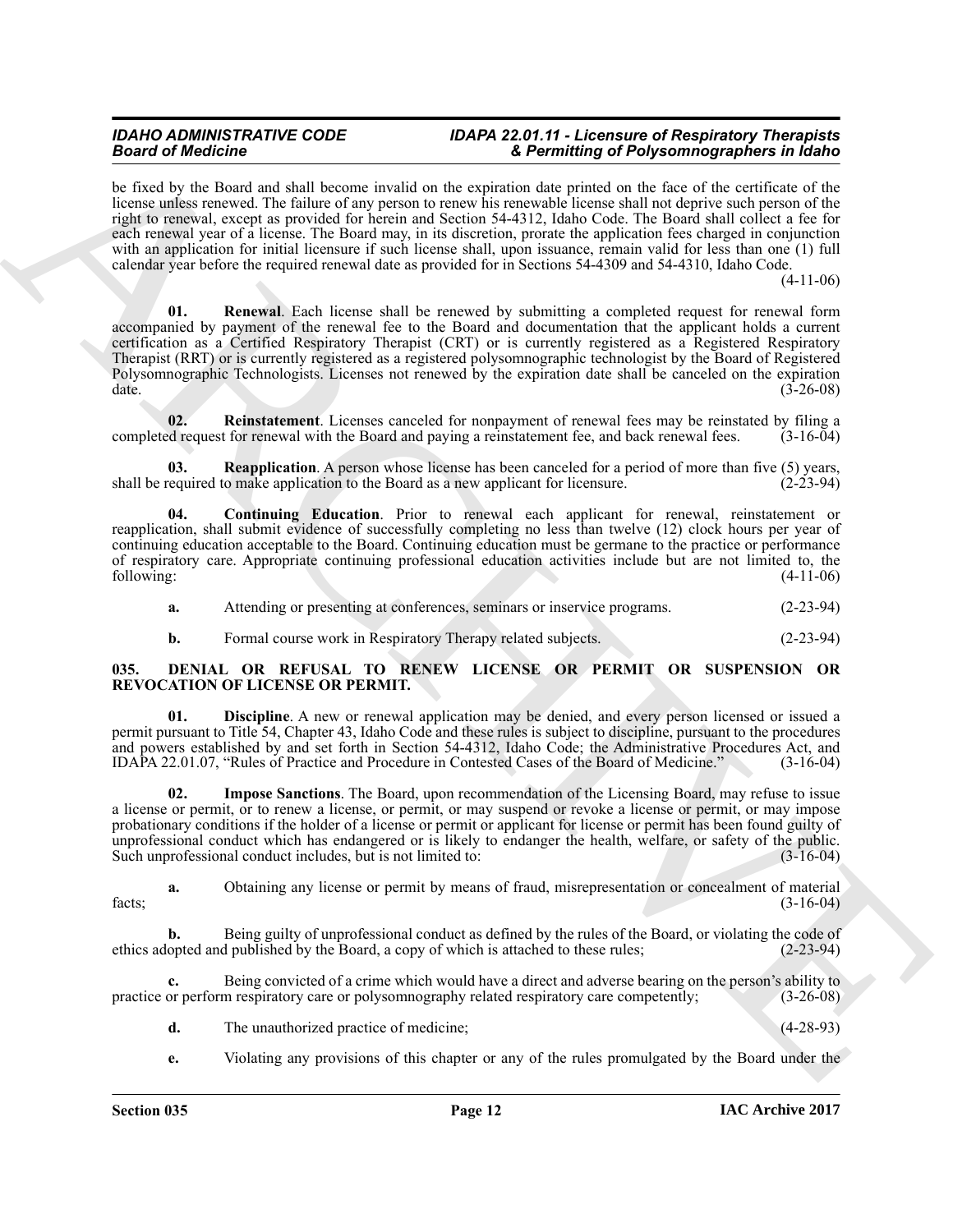authority of this chapter; (4-28-93)

**f.** Being found mentally incompetent by a court of competent jurisdiction or unfit by the Board to provide respiratory care or polysomnography related respiratory care; (3-16-04)

**Example of** *Chination*<br> **Example of** *Chinamics* $\mu$  **and**  $\mu$  **and**  $\mu$  **and**  $\mu$  **and**  $\mu$  **and**  $\mu$  **and**  $\mu$ **<br>
provide the china more of the china more of**  $\mu$  **and**  $\mu$  **and**  $\mu$  **and**  $\mu$  **and**  $\mu$  **and**  $\mu$  **and**  $\mu$  **and \mu g.** Providing respiratory care or polysomnography related respiratory care which fails to meet the standard of health care provided by other qualified respiratory therapists or respiratory therapy technicians or registered polysomnographic technologists, polysomnographic technicians or polysomnographic trainees in the same community or similar communities; (3-16-04)

**h.** Using any controlled substance or alcohol to the extent that use impairs the ability to practice ry care or polysomnography related respiratory care at an acceptable level of competency; (3-16-04) respiratory care or polysomnography related respiratory care at an acceptable level of competency;

**i.** Employing, directing or supervising the unlicensed practice of respiratory care or those not holding a permit to provide polysomnography related respiratory care; (3-16-04)

**j.** Practicing in an area of respiratory care or polysomnography related respiratory care for which the not trained;  $(3-26-08)$ person is not trained;

**k.** Failure to supervise the activities of persons who hold exemptions, conditional or temporary (3-26-08) permits;  $(3-26-08)$ 

**l.** Delegation to an unqualified person of any services which require the skill, knowledge, and t of a respiratory care or polysomnography related respiratory care practitioner; (3-16-04) judgment of a respiratory care or polysomnography related respiratory care practitioner;

**m.** In the case of practice as a person eligible for exemption, conditional or temporary permit, the practice of respiratory care or polysomnography related respiratory care other than under the supervision of a respiratory care or appropriate polysomnography related respiratory care practitioner or licensed physician, as may be required by law; (3-26-08) required by law;

**n.** Misrepresenting educational or experience attainments. (3-16-04)

**o.** Commission of any act of sexual contact, misconduct, exploitation or intercourse with a patient or former patient or related to the licensee's or permittee's provision of respiratory care or polysomnography related respiratory care: (3-16-04) respiratory care;

i. Consent of the patient shall not be a defense; (3-16-04)

ii. Subsection 035.02.o. shall not apply to sexual contact between a respiratory care or polysomnography related respiratory care practitioner and the spouse or a person in a domestic relationship who is also a patient: (3-16-04) also a patient;

iii. A former patient includes a person for whom the respiratory care or polysomnography related respiratory care practitioner has provided respiratory care or polysomnography related respiratory care within the last twelve (12) months; (3-16-04) twelve  $(1\overline{2})$  months;

iv. Sexual or romantic relationship with a former patient beyond the period of time set forth herein may also be a violation if the respiratory care or polysomnography related respiratory care practitioner uses or exploits the trust, knowledge, emotions or influence derived from the prior professional relationship with the patient;  $(3 - 16 - 04)$ 

**p.** Aiding or abetting a person not licensed, registered or permitted in this state or exempt from such licensure, registration or permitting, who directly or indirectly performs activities requiring a license, registration or  $permit;$  (3-16-04)

Failing to report to the Board any known act or omission of a licensee, permittee, applicant, or any violates any provision of this chapter: (3-16-04) other person, that violates any provision of this chapter; (3-16-04)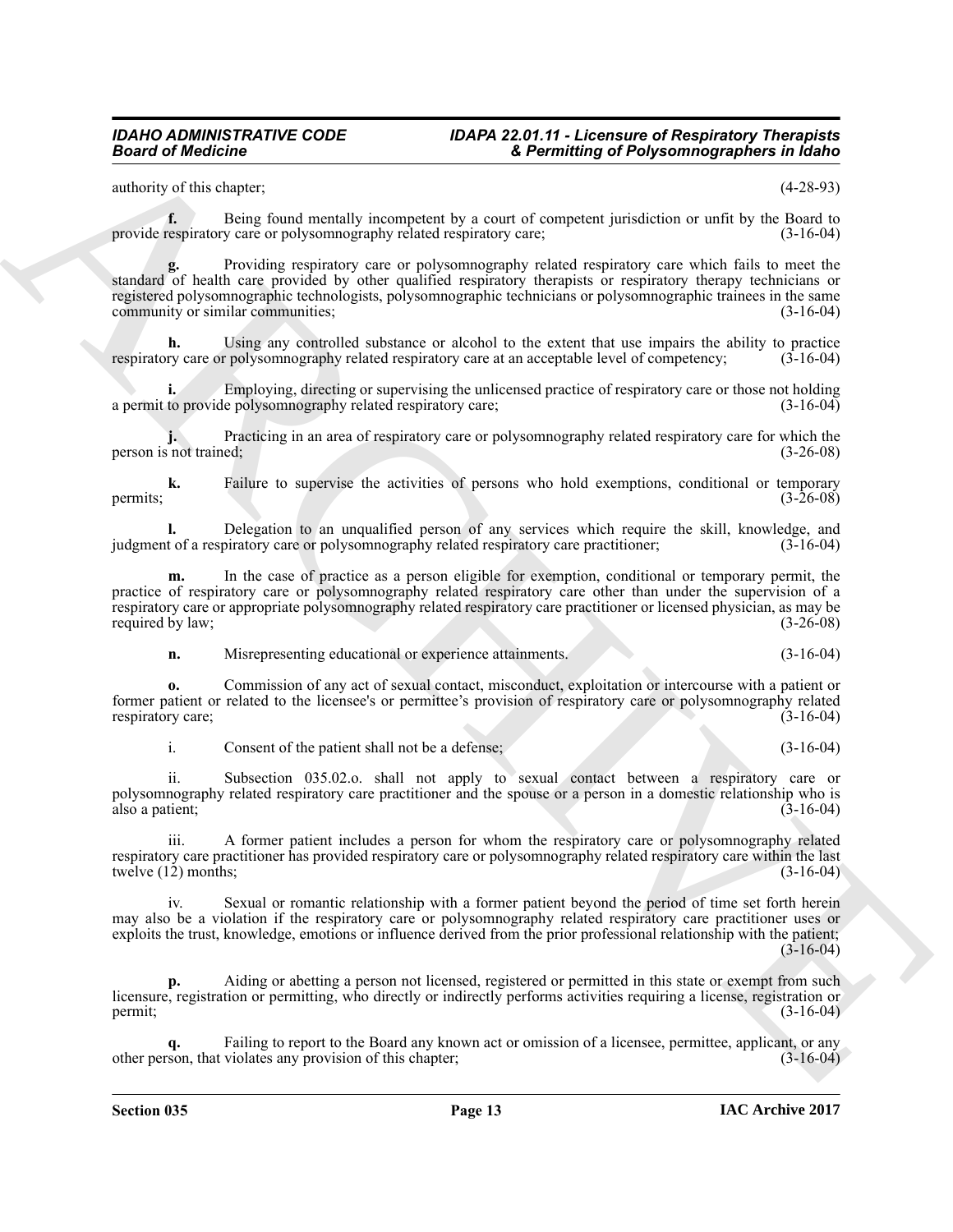**r.** Interfering with an investigation or disciplinary proceeding by willful misrepresentation of facts or by use of threats or harassment against any patient or witness to prevent them from providing evidence in a disciplinary proceeding investigation or other legal action: or disciplinary proceeding, investigation or other legal action; or

<span id="page-13-2"></span>**s.** Failing to maintain patient confidentiality unless otherwise required or permitted by law.  $(3-16-04)$ 

### <span id="page-13-0"></span>**036. -- 045. (RESERVED)**

<span id="page-13-1"></span>**046. FEES.**

**Example of Flux Constraints** and increasing the computer of Flux Constraints and the state of the state of the state of the state of the state of the state of the state of the state of the state of the state of the state Actual fees shall be set to reflect real costs of Board administration. Fees authorized under this chapter shall be used solely to carry out the purposes of this chapter including the provisions of Section 54-4317, Idaho Code. Each applicant shall be responsible for the payment of any fee charged by the National Board for Respiratory Care, Inc., Board of Registered Polysomnographic Technologists or an equivalent board, recognized by the Board. (3-16-Board of Registered Polysomnographic Technologists or an equivalent board, recognized by the Board.

#### <span id="page-13-6"></span><span id="page-13-4"></span><span id="page-13-3"></span>**01. Licensure and Permit Fees for Respiratory Care Practitioners**. (3-16-04)

**a.** Initial Licensure Fee. The fee for initial licensure, which may be prorated pursuant to Section 54- 4309, Idaho Code, shall be no more than one hundred eighty dollars (\$180). (3-26-08)

**b.** Reinstatement Fee. The reinstatement fee for a lapsed license shall be the renewal for each year not plus a fee of fifty dollars (\$50). licensed plus a fee of fifty dollars (\$50).

**c.** Inactive Fee - Reactivate Fee. The fee for converting an active license to an inactive license shall be no more than one hundred dollars (\$100). An inactive license may be converted to an active license to practice as a respiratory care practitioner upon written application and payment of active licensure fees for each inactive year minus paid inactive fees plus a conversion fee of no more than one hundred dollars (\$100) to the Board. (3minus paid inactive fees plus a conversion fee of no more than one hundred dollars (\$100) to the Board.

<span id="page-13-7"></span>**d.** Renewal Fee. The renewal fee shall be no more than one hundred forty dollars (\$140). (3-26-08)

Temporary Permit Fee. The fee for a temporary permit, which may be prorated pursuant to Section ode, shall be no more than one hundred eighty dollars (\$180). (3-26-08) 54-4309, Idaho Code, shall be no more than one hundred eighty dollars (\$180).

### <span id="page-13-5"></span>**02. Permit Fees for Polysomnography Related Respiratory Care Practitioners**. (3-16-04)

**a.** Initial Permit Fee. The fee for an initial permit for a registered polysomnographic technologist or a polysomnographic technician shall be no more than one hundred eighty dollars (\$180). The fee for an initial permit for a polysomnographic trainee shall be no more than one hundred dollars  $(\$100)$ .

**b.** Reinstatement Fee. The reinstatement fee for a lapsed permit for a registered polysomnographic technologists or a polysomnographic technician shall be the renewal fee for each year not holding an active permit plus a fee of fifty dollars  $(\$50)$ .

**c.** Renewal Fee. The renewal fee for an active permit for a registered polysomnographic technologist and polysomnographic technician shall be no more than one hundred forty dollars (\$140). The renewal fee for an active permit for a polysomnographic trainee shall be no more than seventy dollars (\$70). (3-26-08) active permit for a polysomnographic trainee shall be no more than seventy dollars (\$70).

**d.** Temporary Permit Fee. The fee for a temporary permit, which may be prorated pursuant to Section 54-4309, Idaho Code, for a registered polysomnographic technologist and polysomnographic technician shall be no more than one hundred eighty dollars (\$180). The fee for a temporary permit, which may be prorated pursuant to Section 54-4309, Idaho Code, for a polysomnographic trainee shall be no more than ninety dollars (\$90). (3-26-08)

**e.** Conditional Permit Fee. The fee for a conditional permit for a registered polysomnographic technologist and polysomnographic technician shall be no more than one hundred eighty dollars (\$180). The fee for a conditional permit for a polysomnographic trainee shall be no more than ninety dollars (\$90). Conditional permits will issue on or after January 1, 2004, and will issue until issuance of regular permits as provided in this chapter.

 $(3-26-08)$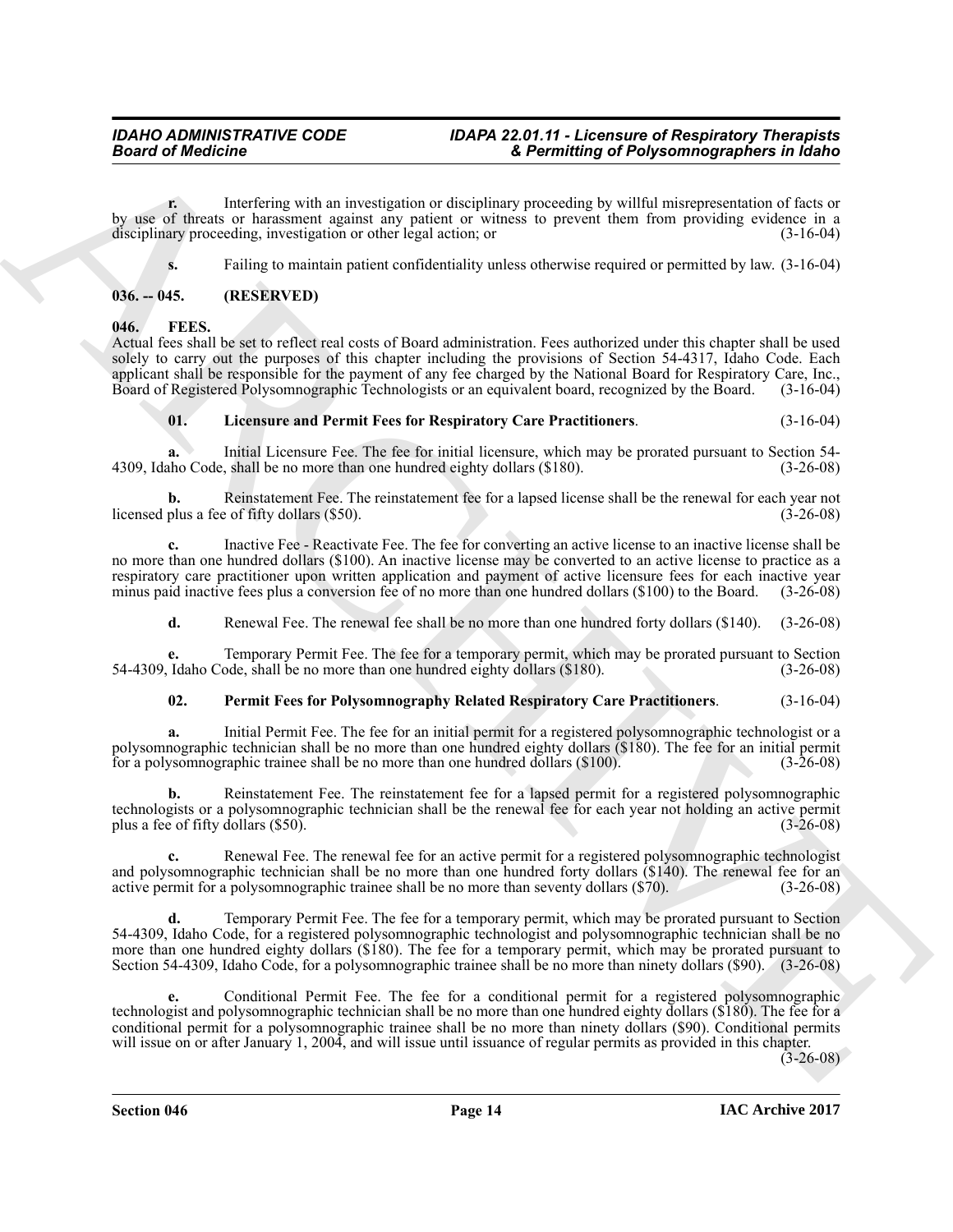#### <span id="page-14-10"></span><span id="page-14-9"></span>**03. Dual Licensure/Permit Fees for Practitioners of Respiratory and Polysomnography Related Respiratory Care.**

|                                 | <b>Board of Medicine</b>                                                                                                               | & Permitting of Polysomnographers in Idaho                                                                                                                                                                                                                                                                                                                                                                                                                                          |
|---------------------------------|----------------------------------------------------------------------------------------------------------------------------------------|-------------------------------------------------------------------------------------------------------------------------------------------------------------------------------------------------------------------------------------------------------------------------------------------------------------------------------------------------------------------------------------------------------------------------------------------------------------------------------------|
| 03.<br><b>Respiratory Care.</b> |                                                                                                                                        | Dual Licensure/Permit Fees for Practitioners of Respiratory and Polysomnography Related<br>$(3-16-04)$                                                                                                                                                                                                                                                                                                                                                                              |
| a.<br>additional fee.           |                                                                                                                                        | Initial Licensure/Permit Fee. The fee for initial issuance of a dual license/permit, which may be<br>prorated pursuant to Section 54-4309, Idaho Code, shall be no more than one hundred eighty dollars (\$180). A person<br>holding a current license or permit, if qualified, may apply for and obtain a dual license/permit without paying an<br>$(3-26-08)$                                                                                                                     |
| b.                              | renewal for each year not dually licensed/permitted plus a fee of fifty dollars (\$50).                                                | Reinstatement Fee. The reinstatement fee for a dual license/permit that has lapsed shall be the<br>$(3-26-08)$                                                                                                                                                                                                                                                                                                                                                                      |
| c.                              | shall not have been obtained at the same time.                                                                                         | Renewal Fee. The renewal fee shall be no more than one hundred forty dollars (\$140). Renewal<br>shall be required upon the expiration of either the permit or the license, whichever expires first if the two (2) initially<br>$(3-26-08)$                                                                                                                                                                                                                                         |
| 04.                             | <b>General Fee Information.</b>                                                                                                        | $(4-28-93)$                                                                                                                                                                                                                                                                                                                                                                                                                                                                         |
| a.                              | Necessary fees shall accompany applications.                                                                                           | $(4-28-93)$                                                                                                                                                                                                                                                                                                                                                                                                                                                                         |
| b.                              | Fees shall not be refundable.                                                                                                          | $(4-28-93)$                                                                                                                                                                                                                                                                                                                                                                                                                                                                         |
| c.                              | Board may charge the applicant with reasonable fees to cover all or part of the extraordinary expenses.                                | In those situations where the processing of an application requires extraordinary expenses, the<br>$(4-28-93)$                                                                                                                                                                                                                                                                                                                                                                      |
| d.<br>54-4310, Idaho Code.      |                                                                                                                                        | The Board may, in its discretion, provide for the proration of fees charged in conjunction with the<br>initial application for a license or temporary permit if such license or temporary permit shall, upon issuance, remain<br>valid for less than one (1) full calendar year before the required renewal date as provided for in Sections 54-4309 and<br>$(4-11-06)$                                                                                                             |
| $047. - 050.$                   | (RESERVED)                                                                                                                             |                                                                                                                                                                                                                                                                                                                                                                                                                                                                                     |
| 051.                            | <b>EFFECTIVE DATE.</b><br>These rules shall be effective August 31, 1991. Amendments to the rules shall be effective January 18, 1994. | $(2-23-94)$                                                                                                                                                                                                                                                                                                                                                                                                                                                                         |
| $052. - 099.$                   | (RESERVED)                                                                                                                             |                                                                                                                                                                                                                                                                                                                                                                                                                                                                                     |
| <b>100.</b>                     | <b>CODE OF ETHICS.</b>                                                                                                                 |                                                                                                                                                                                                                                                                                                                                                                                                                                                                                     |
| 01.                             | beyond his competence and the authority vested in him by the physician.                                                                | Method of Treatment. The Respiratory Care and Polysomnography Related Respiratory Care<br>Practitioner shall practice medically acceptable methods of treatment and shall not endeavor to extend his practice<br>$(3 - 16 - 04)$                                                                                                                                                                                                                                                    |
| 02.                             |                                                                                                                                        | <b>Commitment to Self-Improvement</b> . The Respiratory Care and Polysomnography Related<br>Respiratory Care Practitioner shall continually strive to increase and improve his knowledge and skills and render to<br>each patient the full measure of his ability. All service shall be provided with respect for the dignity of the patient,<br>unrestricted by considerations of social or economic status, personal attributes, or the nature of health problems.<br>$(3-16-04)$ |
| 03.                             | use of information as permitted or required by law.                                                                                    | <b>Confidentiality.</b> The Respiratory Care and Polysomnography Related Respiratory Care<br>Practitioner shall hold in strict confidence all privileged information concerning the patient except as disclosure or<br>$(3-16-04)$                                                                                                                                                                                                                                                  |
|                                 |                                                                                                                                        |                                                                                                                                                                                                                                                                                                                                                                                                                                                                                     |

### <span id="page-14-0"></span>**047. -- 050. (RESERVED)**

### <span id="page-14-1"></span>**051. EFFECTIVE DATE.**

### <span id="page-14-2"></span>**052. -- 099. (RESERVED)**

### <span id="page-14-8"></span><span id="page-14-7"></span><span id="page-14-6"></span><span id="page-14-5"></span><span id="page-14-4"></span><span id="page-14-3"></span>**100. CODE OF ETHICS.**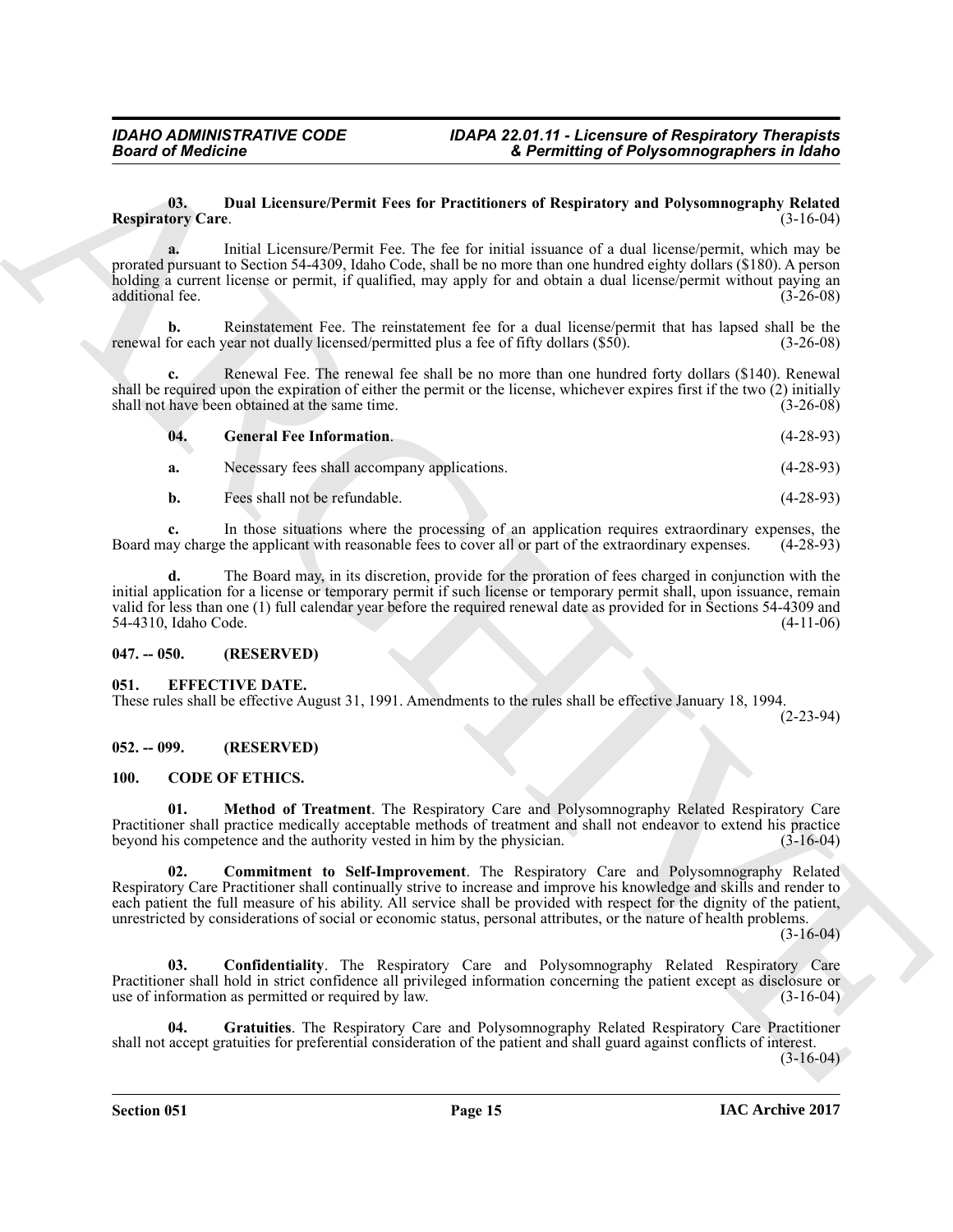ARCHIVE **05. Professionalism**. The Respiratory Care and Polysomnography Related Respiratory Care Practitioner shall uphold the dignity and honor of the profession and abide by its ethical principles and should be familiar with existing state and federal laws governing the practice of respiratory care and polysomnography related respiratory care and comply with those laws. respiratory care and comply with those laws.

<span id="page-15-2"></span><span id="page-15-1"></span>**06. Cooperation and Participation**. The Respiratory Care and Polysomnography Related Respiratory Care Practitioner shall cooperate with other health care professionals and participate in activities to promote community and national efforts to meet the health needs of the public. (3-16-04) community and national efforts to meet the health needs of the public.

<span id="page-15-0"></span>**101. -- 999. (RESERVED)**